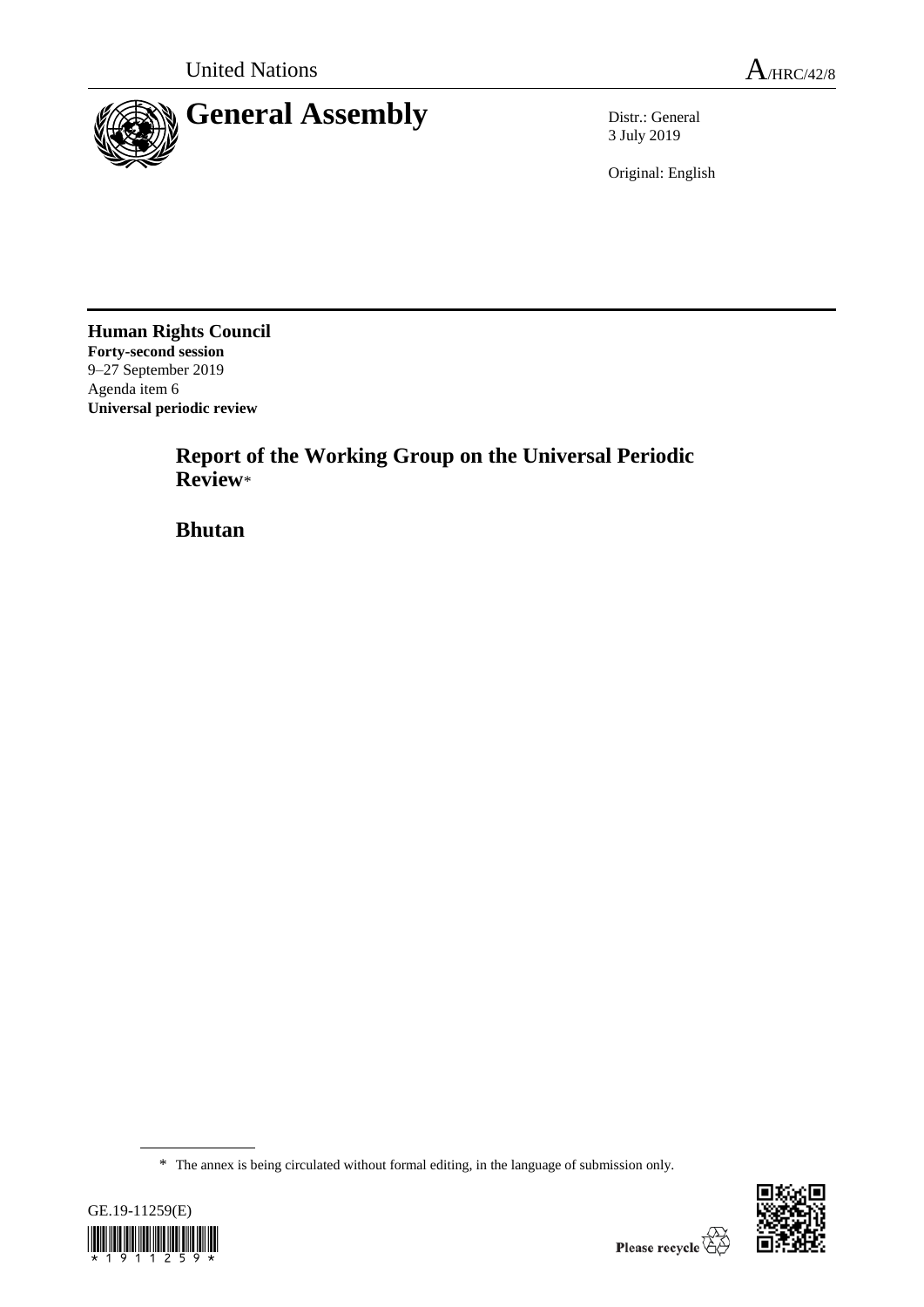# **Introduction**

1. The Working Group on the Universal Periodic Review, established in accordance with Human Rights Council resolution 5/1, held its thirty-third session from 6 to 17 May 2019. The review of Bhutan was held at the 6th meeting, on 8 May 2019. The delegation of Bhutan was headed by the Minister for Foreign Affairs, Tandi Dorji. At its 10th meeting, held on 10 May 2019, the Working Group adopted the report on Bhutan.

2. On 15 January 2019, the Human Rights Council selected the following group of rapporteurs (troika) to facilitate the review of Bhutan: Argentina, Austria and Bahrain.

3. In accordance with paragraph 15 of the annex to Human Rights Council resolution 5/1 and paragraph 5 of the annex to Council resolution 16/21, the following documents were issued for the review of Bhutan:

(a) A national report submitted/written presentation made in accordance with paragraph 15 (a) (A/HRC/WG.6/33/BTN/1);

(b) A compilation prepared by the Office of the United Nations High Commissioner for Human Rights (OHCHR) in accordance with paragraph 15 (b) (A/HRC/WG.6/33/BTN/2);

(c) A summary prepared by OHCHR in accordance with paragraph 15 (c) (A/HRC/WG.6/33/BTN/3).

4. A list of questions prepared in advance by Belgium, Germany, Portugal, on behalf of the Group of Friends on national implementation, reporting and follow-up, Slovenia, Spain and the United Kingdom of Great Britain and Northern Ireland was transmitted to Bhutan through the troika. These questions are available on the website of the universal periodic review.

# **I. Summary of the proceedings of the review process**

#### **A. Presentation by the State under review**

5. The head of the delegation commended the work of the Human Rights Council and the universal periodic review in promoting and protecting human rights around the world. Since Bhutan was not a party to many international human rights instruments due to various constraints, it attached great importance to the universal periodic review process as a means to assess the human rights situation in the country.

6. In 2018, Bhutan had completed its first decade as a democratic constitutional monarchy. This had also coincided with the third general elections, and the decade witnessed the election to office of three different political parties. The political system in Bhutan had evolved from a monastic system to the Royal Court of the Kings to a democratic constitutional monarchy. This political transformation was a unique example that had put people at the centre of all public policies and actions. Democracy was taking firm roots in Bhutan, and the nation's overall goal was to secure the happiness and wellbeing of its people.

7. The implementation of the first Five Year Plan in 1961 had allowed Bhutan to embrace modernization, following centuries of isolation from the rest of the world. The inclusion of Bhutan in the category of the least developed countries in 1971 had ensured wider access to external resources to finance its development plans. Bilateral and multilateral financial and technical resources had enabled it to achieve rapid socioeconomic transformation. Based on the philosophy of gross national happiness, successive development plans had enabled Bhutan to progress without compromising its environment, culture and traditions. Following the adoption of the relevant General Assembly resolution in 2018, Bhutan was set to graduate from the least developed countries category in December 2023, which was a significant achievement.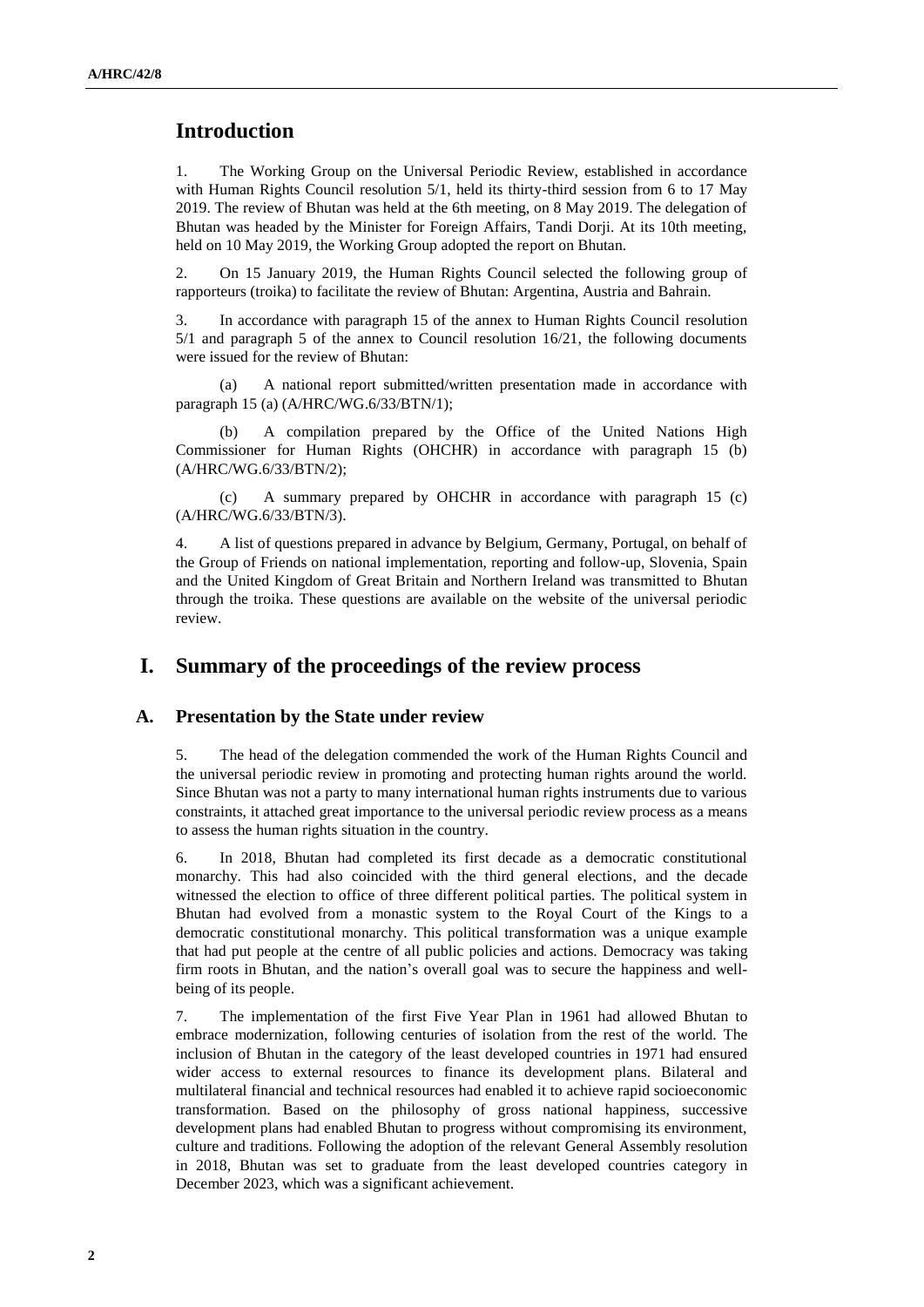8. Twenty-one fundamental rights and freedoms had been incorporated into the Constitution of Bhutan. As regards the legal framework, the Government had conducted a national review of legislation to harmonize conflicting laws. Additionally, nine relevant laws had been enacted by Parliament with a view to defining further the rights and responsibilities of people.

9. Furthermore, the national protocol for policy formulation required gender, environment, climate change and poverty considerations to be mainstreamed into national policies.

10. The Government had made notable efforts to create the necessary judicial infrastructure and had enhanced the human resources capacity of the judiciary so that the delivery of justice was more efficient. While Bhutan recognized that more needed to be done, it remained committed to improving efficiency in the delivery of justice.

11. The Working Group on Arbitrary Detention had recognized the progress achieved in the country since its previous visit in 1996. Bhutan had already considered and in some cases implemented its recommendations.

12. The National Education Policy had been put in place to serve as a road map to achieve universal access to free and equitable education. In addition, the establishment of school infrastructure had improved access to education for children from rural areas, while the early childhood care and development centres had made education more inclusive. The Government had been working to maintain the relevance and quality of education by updating the curriculum, and introducing the central schools system and professional development programmes for teachers. The primary school enrolment rate stood at 98.8 per cent, while adults, mostly women, who had missed the opportunity to pursue formal schooling, were provided with access to non-formal education programmes.

13. Sustained provision of free health services had been a policy preceding the Constitution of Bhutan. In that regard, the Bhutan Health Trust Fund had been established to fund the purchase of essential medicines and vaccines. An integrated three-tier health system was addressing the needs of people. Although the doctor-patient ratio had seen a steady improvement, there was still a shortage of doctors. In order to fill the gap in other categories of health workers, the Khesar Gyalpo University of Medical Sciences of Bhutan had been established, and nursing programmes had been introduced. The Government would be investing resources to establish specialty care facilities closer to the people.

14. To address the issue of poverty, Bhutan had adopted a two-pronged approach, reflected in the broad-based programmes in areas such as education, health, social infrastructure and agriculture, as well as in targeted poverty reduction initiatives. Overall, significant progress had been achieved in reducing poverty.

15. The Government was putting in place policy measures and interventions to deal with unemployment and trafficking in persons.

16. Regarding the rights of women, gender parity in education at the basic level, and at the higher, secondary level, had been more or less achieved. Women's turnout as voters in elections had been marked by considerable progress; however the representation of women in public institutions had remained low, and the Government was determined to change that situation. The gender disparity was an issue which was related to access to opportunities in the past, rather than to gender discrimination.

17. Bhutan was a party to the Convention on the Rights of the Child and its Optional Protocols. In addition, policy initiatives, such as for extended maternity leave, and for the establishment of early childhood care and development centres, and of nurseries in workplaces, had been put in place.

18. Concerning the rights of persons with disabilities, a National Policy for Persons with Disabilities had been drafted based on a needs assessment survey, which was aligned with the Convention on the Rights of Persons with Disabilities. A national interest analysis concerning ratification of the Convention on the Rights of Persons with Disabilities had been submitted to the Government.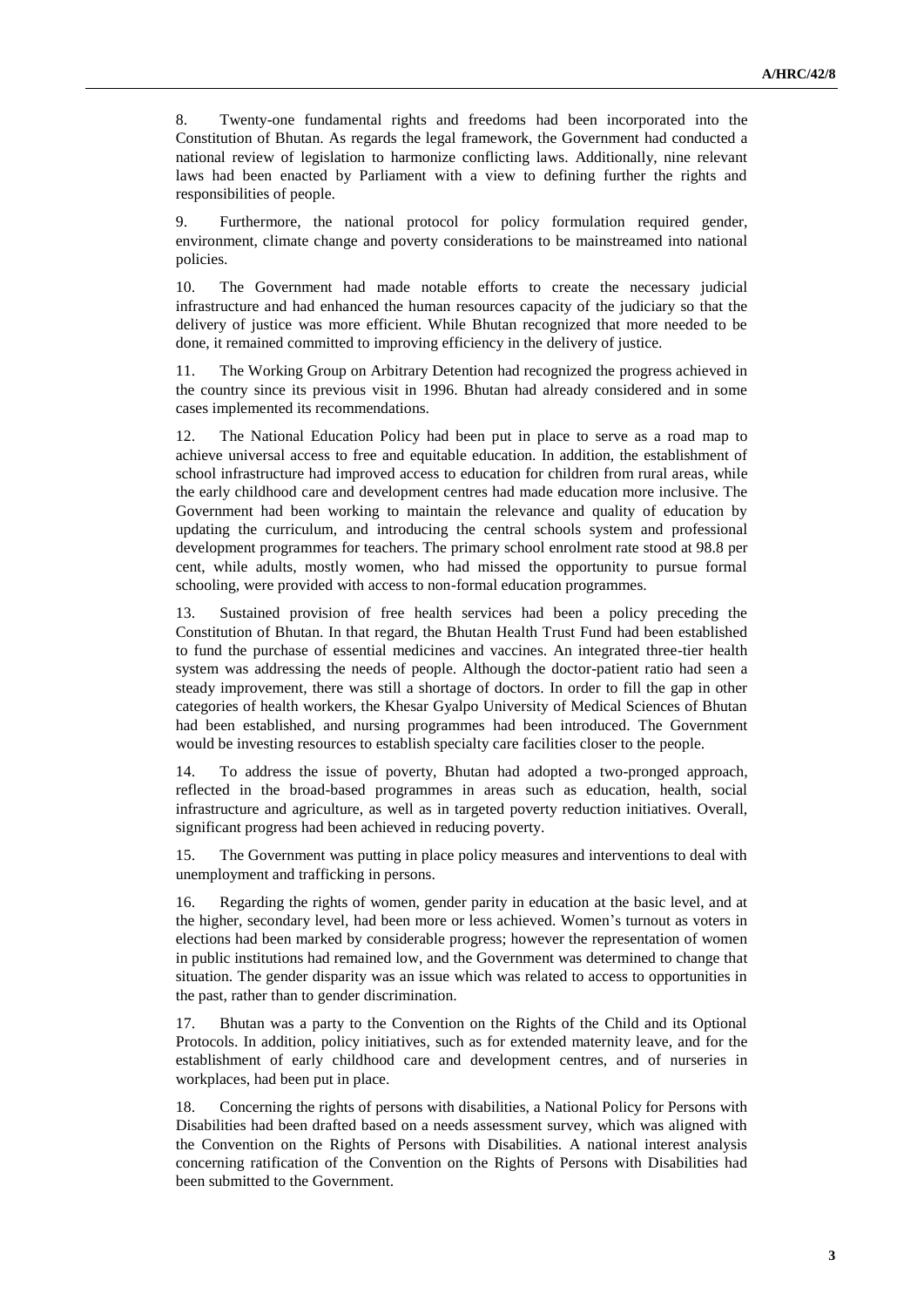19. In addition, the Government identified minority and vulnerable groups on the basis of their socioeconomic needs rather than their ethnicity, since the latter could be divisive for a small country.

20. The Government had been providing increasing space to civil society organizations, resulting in increased registration of such organizations. Civil society organizations were playing an active and constructive role in advancing a human rights-based approach in Bhutan, and had provided valuable input in the preparations for the third cycle of the universal periodic review.

21. Bhutan would continue to cooperate with the international human rights mechanisms in order to further improve the human rights situation in the country. Bhutan was discussing with United Nations agencies the possibility of developing a web-based system to increase the efficiency of monitoring and reporting for the United Nations human rights mechanisms.

22. While the commitments of Bhutan to global agreements on the environment and climate change would remain steadfast, it expressed concern that global actions were inadequate to prevent further global temperature rises.

23. A scarcity of resources, and a lack of institutions or weak institutions, limited the capacity of Bhutan to meet its national and international obligations, despite remaining committed to do so. Therefore, the Government was seeking the support and understanding of the international community.

#### **B. Interactive dialogue and responses by the State under review**

24. During the interactive dialogue, 94 delegations made statements. Recommendations made during the dialogue are to be found in section II of the present report.

25. The Lao People's Democratic Republic welcomed the National Education Policy and the Bhutan Education Blueprint (2014–2024).

26. Latvia noted the visit of the Working Group on Arbitrary Detention to Bhutan.

27. Malaysia welcomed efforts to improve the health sector, particularly for adolescents and women, and to ensure gender parity in the education sector.

28. Maldives commended Bhutan on efforts to strengthen the rule of law and good governance, and policies for environmental conservation and sustainable development.

29. Mauritius welcomed the National Law Review Task Force, and measures on the rule of law and good governance, women's and children's rights, and poverty.

30. Mexico acknowledged the constitutional prohibition of the death penalty, improvements regarding access to drinking water and sanitation, and the reduction in mothers' and children's mortality rates.

31. Montenegro welcomed the National Plan of Action for Child Well-being and Protection, and progress in combating domestic violence. It was concerned at trafficking in women and girls, and violence against children.

32. Myanmar congratulated Bhutan on its commitment to promote human rights, particularly of women and children.

33. Nepal encouraged the addressing of discrimination against minorities. It asked about the repatriation of a number of Bhutanese refugees living in Nepal.

34. The Netherlands welcomed progress regarding women's political participation. It urged Bhutan to change gender stereotypes and patriarchal attitudes.

35. Nicaragua made recommendations.

36. Nigeria welcomed efforts to combat corruption, alleviate poverty, and promote women's and children's rights.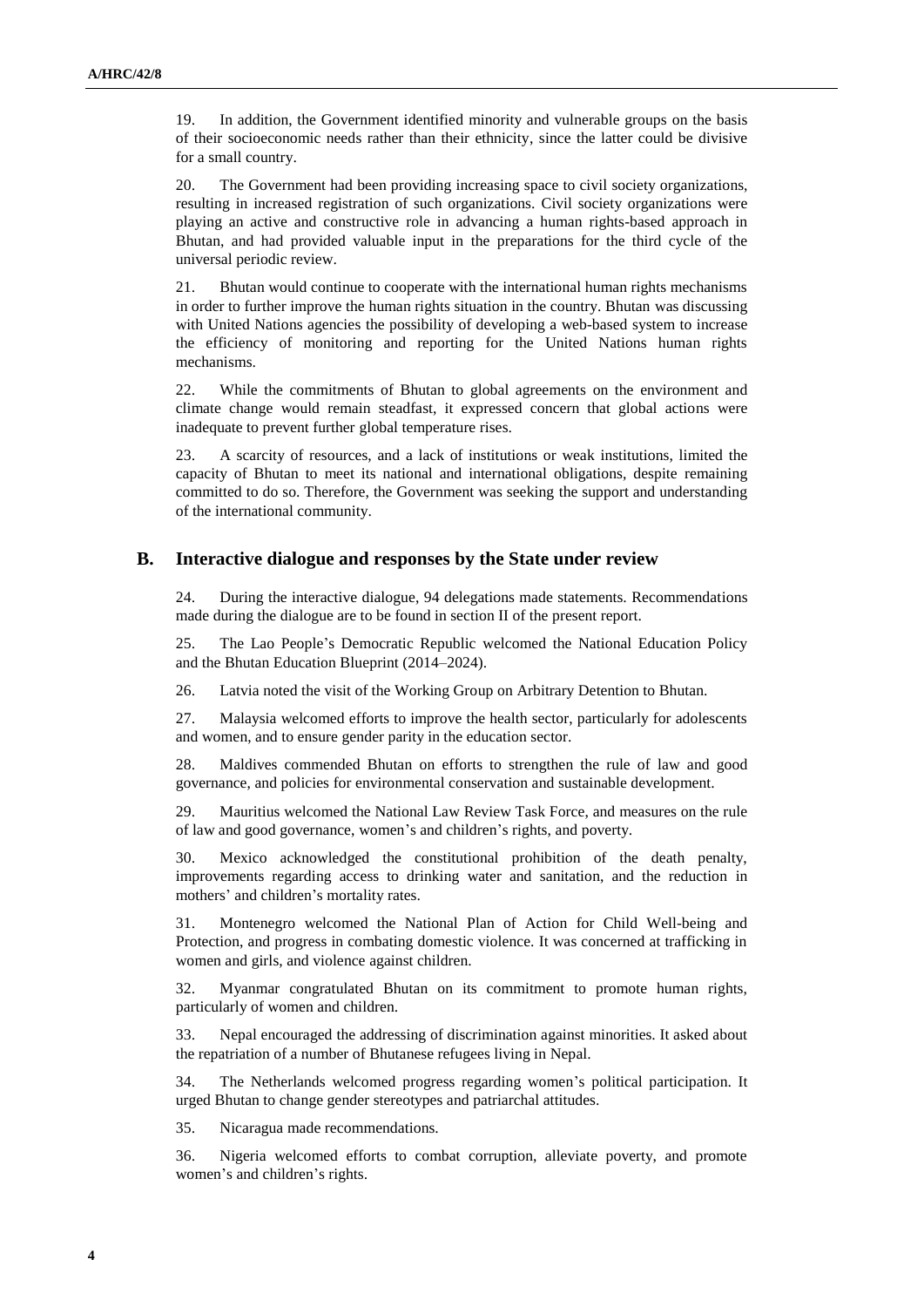37. Oman noted some development initiatives in line with the 2030 Agenda for Sustainable Development.

38. Pakistan commended Bhutan for efforts to eliminate poverty, particularly in rural areas, and for programmes on education, health, agriculture, the rule of law, good governance and anti-corruption.

39. Peru highlighted efforts to implement the recommendations of the Committee on the Elimination of Discrimination against Women and the Committee on the Rights of the Child.

40. The Philippines recognized efforts in the areas of poverty reduction, youth employment, climate adaptation and disaster management.

41. Portugal saluted Bhutan on the strengthening of the National Commission for Women and Children.

42. Qatar commended Bhutan for progress regarding access to health care and quality education, poverty alleviation, good governance, anti-corruption, and women's and children's rights.

43. The Russian Federation referred to a complicated human rights situation in Bhutan but commended it for actions regarding extreme poverty, development, and access to health care and education.

44. Saudi Arabia noted efforts to fight illiteracy and ensure access to education for all.

45. Senegal expressed appreciation to Bhutan for its innovative mechanisms for financing the health sector, and for its commitment to focusing more on the rights of women and children.

46. Serbia commended Bhutan for accelerating the promotion of human rights through policy and legislative measures, and the implementation of those measures at the grassroots level through targeted plans.

47. Seychelles noted positively the enhancement by Bhutan of its legislative human rights framework, poverty reduction, and the country's accession to the United Nations Convention against Corruption.

48. Sierra Leone applauded the efforts by Bhutan to achieve Sustainable Development Goal 4 on quality education for particularly vulnerable and economically disadvantaged students.

49. Singapore noted the poverty reduction in Bhutan, through broad-based and targeted programmes, and commended the country for efforts to enhance access to education through the central schools system.

50. Slovenia welcomed the recent inclusion of gender equality and women's and girls' empowerment among the National Key Result Areas, and the endorsement of genderresponsive planning.

51. Spain congratulated Bhutan on the progress made in consolidating an institutional democratic system within the framework of a Constitution to protect fundamental rights and freedoms.

52. Sri Lanka commended Bhutan for actions to strengthen the legislative and judicial branches of the State, and for the ratification of the United Nations Convention against Corruption.

53. The State of Palestine commended Bhutan for the steps taken to improve education through the establishment of central schools, particularly for children from rural communities.

54. Switzerland welcomed the progress made, particularly in political rights, including the three democratic elections which had contributed to a better representation of women.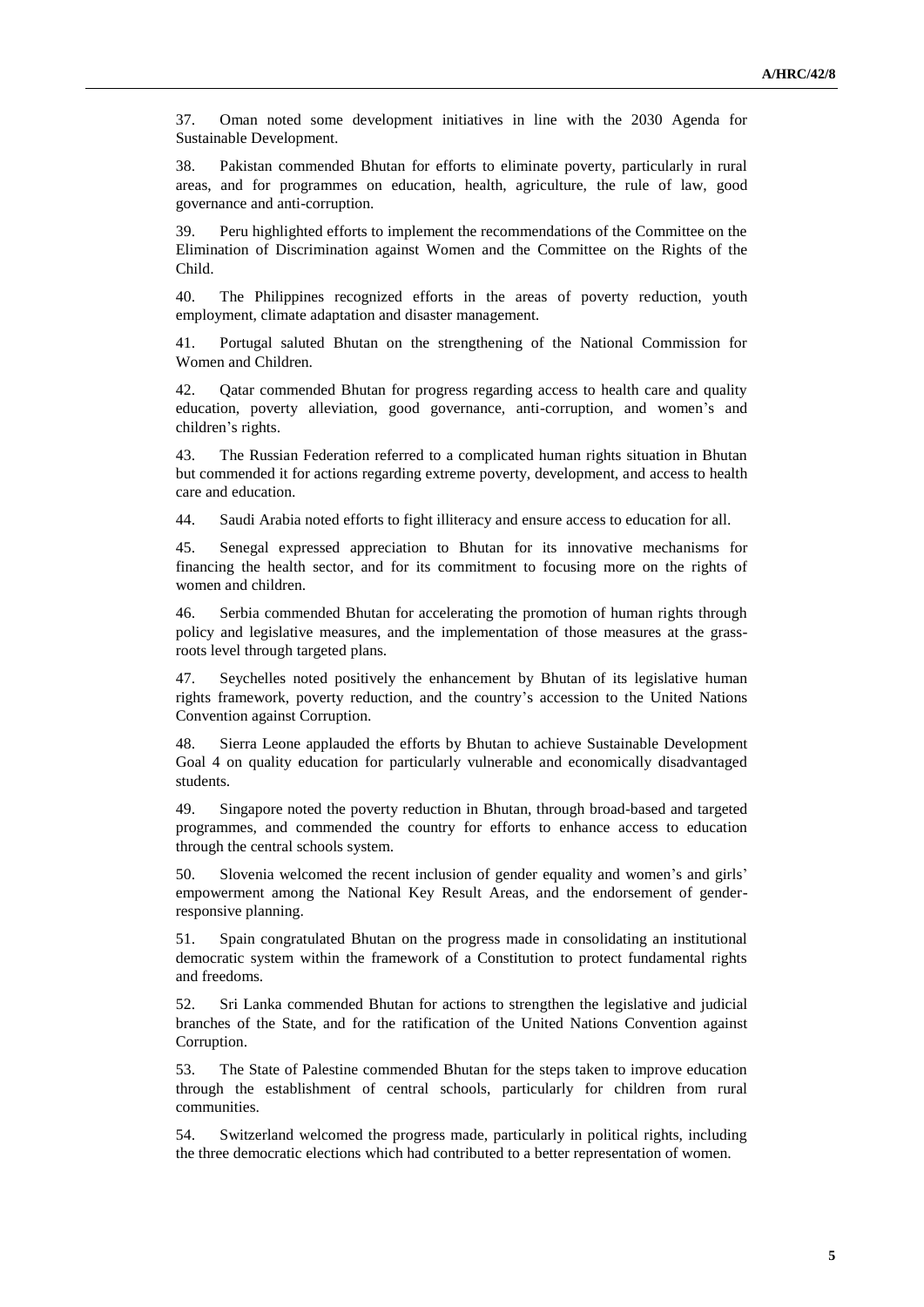55. Tajikistan noted the measures taken to accelerate the promotion of human rights through policy and legislative measures, and the implementation of those measures at the grass-roots level.

56. Thailand acknowledged the gross national happiness philosophy of Bhutan, and commended it for its commitment to providing free health services, reducing poverty and advancing the rights of persons with disabilities.

57. Timor-Leste appreciated the important steps taken for environmental protection and the establishment of the green bench to protect children's rights.

58. Tunisia commended Bhutan for actions to strengthen the institutional and legislative framework, and for the adoption of a plan to graduate from the category of least developed countries.

59. Turkey welcomed the efforts undertaken to reduce poverty, raise literacy rates and life expectancy, and increase the number of schools and childcare centres. It also welcomed the steps taken by the Government to control corruption.

60. Turkmenistan commended Bhutan for developing the National Education Policy and the Bhutan Education Blueprint (2014–2024).

61. Regarding the issues of child marriage and exploitation of children, the Constitution of Bhutan and the Penal Code ensured the necessary protection of children against all forms of discrimination and exploitation. The Penal Code criminalized the rape of a child. In addition, the Child Care and Protection Act 2011 specified children as being all persons below 18 years of age.

62. The Ministry of Health's Adolescent Health Programme and education on adolescent sexual and reproductive health contained additional measures preventing child marriage.

63. A study on violence against children had allowed the gathering of more information regarding the prevalence of physical, sexual and emotional violence, their drivers, and access to services.

64. In regard to child labour, the Labour and Employment Act prohibited the employment of children under 13. It also specified 16 categories of risky occupations for children aged between 13 and 17.

65. A handbook for labour inspectors had been elaborated to assist labour inspectors in effectively addressing the issue of child labour. Additionally, the Government had been working towards empowering law enforcement agencies to effectively monitor and inspect private and domestic settings.

66. The Government had launched several projects to protect the rights of children, particularly the online Central Management Information System which served as a repository of disaggregated data on women and children in difficult circumstances, and the Children in Conflict with the Law initiative to ensure proper coordination and case management.

67. Furthermore, instruments such as the National Plan of Action for Child Well-being and Protection and the National Child Policy had been developed to prevent and respond to violence and abuse of children.

68. The Government had created sensitization and media advocacy programmes on adolescent issues and matters pertaining to violence, and would continue to work in that area.

69. Concerning the rights of women, Bhutan continued to carry out advocacy and awareness-raising programmes on the rights of and services available for entertainment centre (*drayang*) workers. A survey to better understand the situation of *drayang* employees was being conducted. In addition, the Ministry of Economic Affairs was revising and would be implementing the Rules Governing Places of Entertainment.

70. A number of initiatives had been taken to prevent domestic violence, including the development of the Domestic Violence Prevention Rules and Regulations in 2015, and the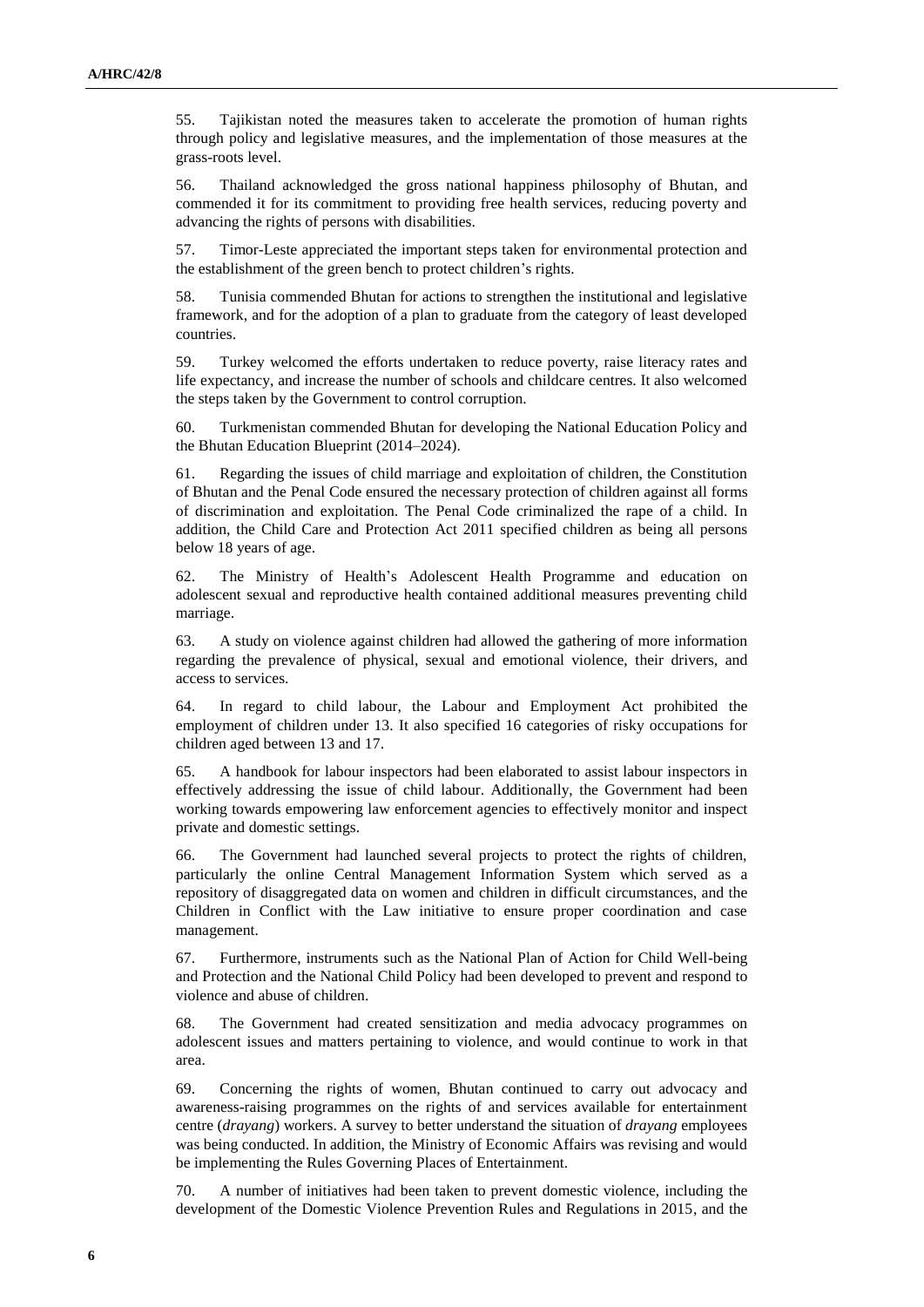2017 standard operating procedure on case management for women and children in difficult circumstances.

71. Moreover, the Government had been working closely with civil society organizations to prevent domestic violence and help victims. The 24/7 toll-free Woman and Child Helpline had been launched in October 2018. The report on a recently concluded study on violence against women and girls would also serve as a basis for the development of the National Plan of Action for Gender Equality.

72. Furthermore, the Government was working very closely with several civil society organizations to increase women's political participation and representation. Bhutan had registered an increase in women's representation in the Parliament and at the local government level.

73. As for matters related to education, corporal punishment in schools had been banned, and training on counselling and neuroscience for teachers would be conducted in 2019.

74. Furthermore, the gross enrolment ratio in secondary education had increased to 89.3 per cent in 2018. By prioritizing access to education, the Government had expanded free basic education from class X to class XII and was providing free boarding facilities, meals, textbooks and stationery.

75. In addition, with the establishment of new colleges, access to tertiary education had improved, with the gross enrolment ratio up to 24.2 per cent. The Government continuously strove to provide access to life-long learning opportunities through non-formal education, which had resulted in an increase in the adult literacy rate.

76. To ensure the attendance and retention of girls in schools, the Government provided free sanitary napkins as well as separate water and sanitation facilities. Furthermore, sexual and reproductive health education had been introduced into the school curriculum, and advocacy programmes were being carried out in secondary schools to raise awareness about teenage pregnancy, mental illness, and substance abuse.

77. The Government was encouraging girls to take science subjects in higher secondary school, through counselling and advocacy programmes.

78. Ukraine commended Bhutan for democratic reforms, particularly the establishment of strong institutional and legislative frameworks on gender equality, rights of children and persons with disabilities.

79. The United Kingdom of Great Britain and Northern Ireland welcomed the resettlement of the country's Nepali-speaking community, but expressed concern over gender discrimination and freedom of expression.

80. The United States of America welcomed the achievements of Bhutan in democratization, but expressed concern that current legislation could pose undue restrictions on freedom of expression, association and belief.

81. Uruguay commended Bhutan for efforts to promote gender equality and to prevent domestic violence against women and children. It also welcomed the enactment of the Domestic Violence Prevention Act and the establishment of the National Commission for Women and Children.

82. The Bolivarian Republic of Venezuela commended Bhutan for better access to education, especially for children in rural areas, with boarding schools, free school uniforms and school meals, and free health-care services.

83. Viet Nam commended Bhutan for achievements in poverty reduction, gender equality, reduction of inequality, access to quality education and health-care services, and reducing climate change vulnerabilities.

84. Afghanistan commended Bhutan for policy and institutional initiatives to improve the enjoyment of the right to quality and inclusive education, and for the promotion of women's and children's rights.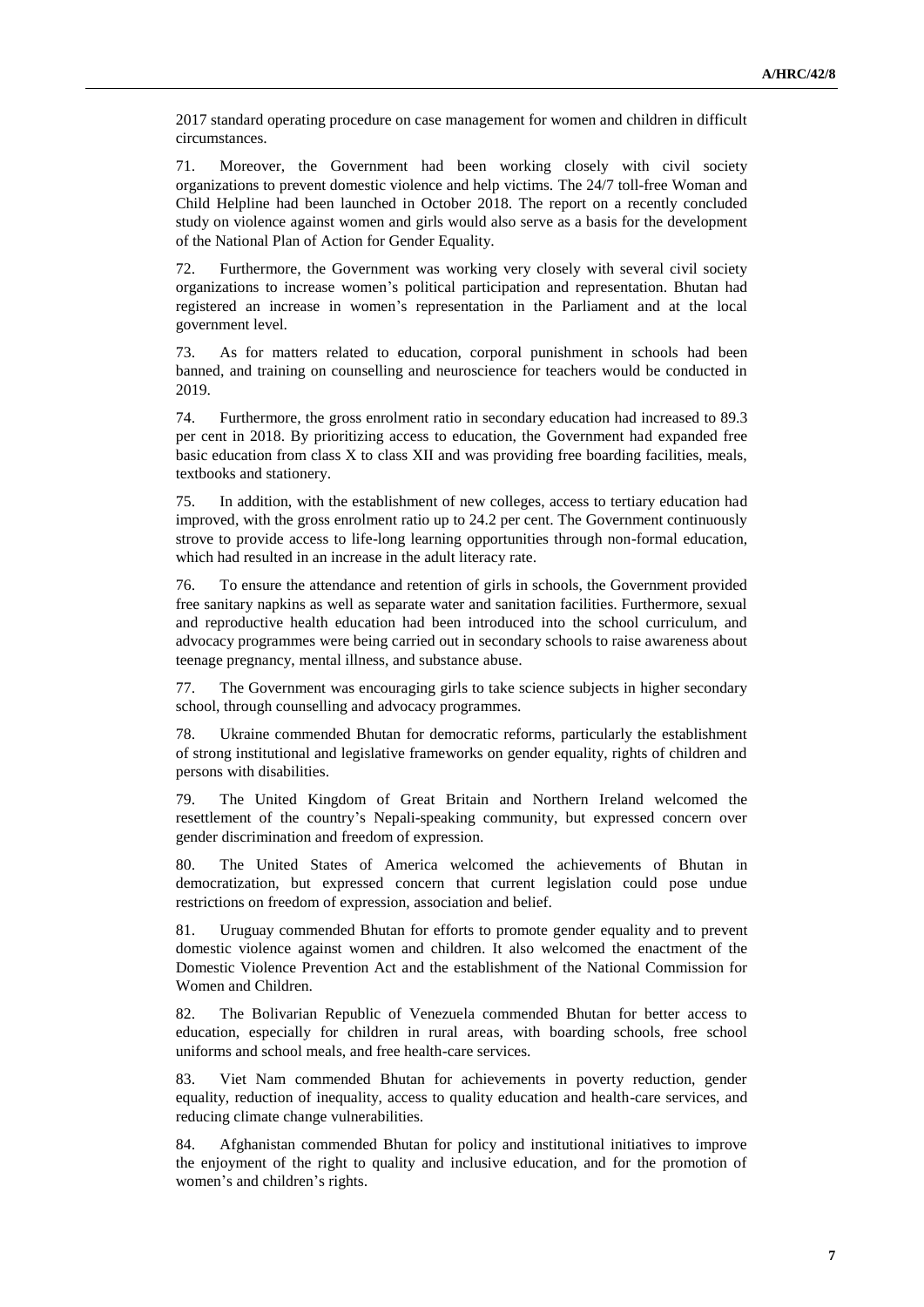85. Algeria welcomed legal reforms to reduce inequality, in particular through the implementation of a National Education Policy (2014–2024) to ensure universal access to free and equal education.

86. Argentina congratulated Bhutan for the establishment of the education plan (2014– 2024), which was aimed at guaranteeing access to education.

87. Armenia welcomed the 2018 National Policy for Persons with Disabilities and noted the ongoing steps to prevent and combat trafficking in persons.

88. Australia welcomed the successful holding of national elections in 2018, and commended Bhutan for progress in the areas of disability and gender, including the achievement of gender parity in primary education.

89. Austria commended Bhutan for the 2016 amendment of the Jabmi Act of 2003, which would encourage further improvement towards equal access to the legal aid system.

90. Bahrain commended Bhutan for the measures taken in 2018 for the protection of women and girls, which built upon efforts to achieve gender equality and combat trafficking in persons.

91. Bangladesh acknowledged the significant strides made in the areas of poverty alleviation, education, health, and the environment and climate change, and in achieving gender parity in education.

92. Belgium acknowledged the progress made since the previous universal periodic review of Bhutan.

93. Benin noted with satisfaction regulatory measures for the establishment of a family and children's court, as well as guidelines and monitoring tools for non-formal education.

94. The Plurinational State of Bolivia highlighted the country's philosophy of development based on gross national happiness, which served as a guiding light for promoting the rule of law and for the protection and promotion of human rights.

95. Brazil commended Bhutan for the democratic elections held in 2018, as well as for the mainstreaming of the Sustainable Development Goals within its policies.

96. Brunei Darussalam commended Bhutan for the various efforts made to ensure universal access to free and equitable education.

97. Burkina Faso noted with interest the 2018 adoption of a law on information, communications and the media, and a 2015 regulation on the prevention of domestic violence.

98. Cambodia commended Bhutan for achievements in the areas of public health services, poverty reduction, economic development, improvement of living standards, and sociocultural rights.

99. Canada welcomed the steps taken to address women's empowerment, including enforcement of the Domestic Violence Prevention Act, and applauded efforts to keep girls in school, which included the provision of sanitary pads.

100. Chile welcomed the progress in education and access to health care for all, and the commitment to gender equality, and encouraged Bhutan to ensure better political participation of women.

101. China noted that Bhutan had carried out and implemented the twelfth Five Year Plan, positively promoted social and economic development, vigorously developed education and health care, combated domestic violence, and protected the rights of women and girls. China commended the important achievements of Bhutan in eradicating poverty.

102. Côte d'Ivoire praised Bhutan for the measures to reinforce the legislative and institutional framework, and encouraged it to continue its work to protect and promote human rights.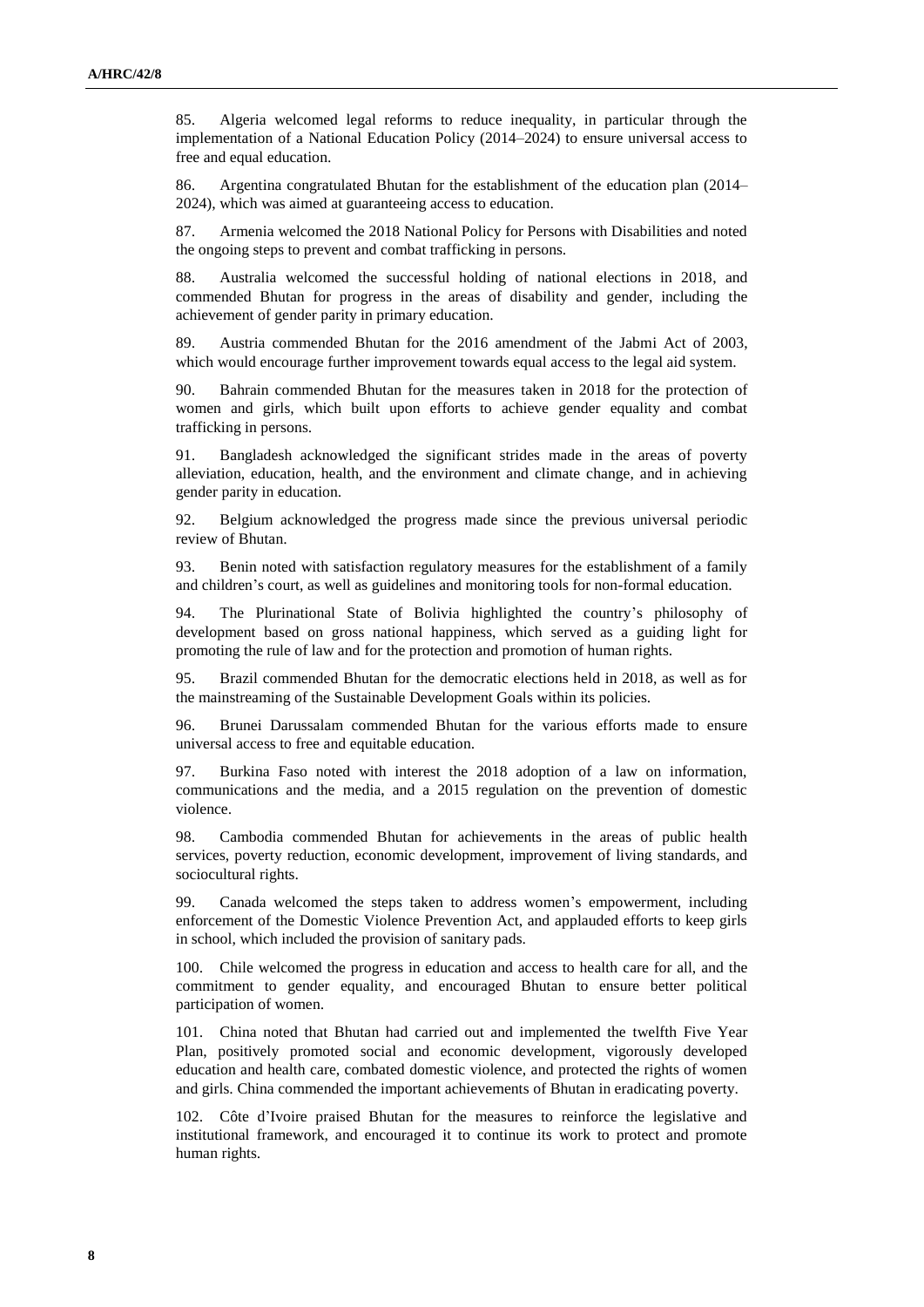103. Croatia acknowledged the steps to strengthen the National Commission for Women and Children, but regretted the instances of early marriage, and forced labour and sexual exploitation among women and children.

104. Cuba praised Bhutan for achievements in reducing poverty, extending access to health care and education, and improving the quality of services, and noted the importance attached to happiness in public policy.

105. Cyprus commended Bhutan for the adoption of the National Action Plan for Child Protection and the strengthening of the National Commission for Women and Children.

106. Bhutan remained committed to cooperating in a constructive spirit with the international human rights mechanisms, particularly with treaty bodies and special procedures and the International Committee of the Red Cross.

107. Due to resource constraints, Bhutan experienced difficulties in facilitating frequent visits of mandate holders. However, the Government was cooperating with the Working Group on Enforced or Involuntary Disappearances and the Special Rapporteur on the right to education, and the Working Group on Arbitrary Detention had visited Bhutan.

108. Regarding press freedom, the ranking of Bhutan in the World Press Freedom Index had improved by 14 places and stood at 80th in 2019, which made Bhutan the highestranked country in South Asia.

109. The 2018 amendments to the Information, Communications and Media Act of Bhutan had ensured greater independence of the Bhutan InfoComm and Media Authority. Additionally, the Government had been providing capacity-building support to media houses, including the Journalist Association of Bhutan, through training and the provision of financial grants and equipment.

110. The Government was working to ensure that all information related to public policies, decisions and plans was shared with the public.

111. As for the recommendation to amend the Constitution, Bhutan stated that a drafting committee of 39 members had analysed a number of constitutions to elaborate a document, which would be promoting and protecting the interests of people in the best possible way.

112. Moreover, the King of Bhutan and the Fourth King of Bhutan had travelled around the country to consult with every household. Therefore, the Constitution enjoyed broad support from the people. If any amendment was necessary, the Constitution contained provisions for this to be done in a democratic way.

113. Concerning the provision of legal aid, a Legal Aid Guideline had been submitted for the consideration of the Government. Moreover, the National Law Review Task Force had noted that it was timely to establish a public defender's office in the interests of indigent people. In order to raise awareness about laws, the justice sector had been carrying out programmes to disseminate the relevant information.

114. In line with the twelfth Five Year Plan, the Government had prioritized the issue of access to justice for women through capacity-building for judges, and had established a specialized court for women and children.

115. A number of guidelines had been elaborated, such as the Child Prosecution Guideline and the Child Court Procedures, to avoid any exposure of children to the mainstream legal processes and to facilitate their reintegration.

116. Regarding the rights of minorities and vulnerable groups, Bhutan had been putting the well-being of people at the centre of its development plans and policies.

117. The Government had initiated a number of programmes to improve living conditions and social welfare through the provision of housing, water supply and monthly allowances. The draft National Pension and Provident Fund Policy was aimed at expanding pension coverage through additional, more affordable schemes.

118. As for the rights of persons with disabilities, the draft national policy contained measures to improve access to education and to remove physical and financial barriers.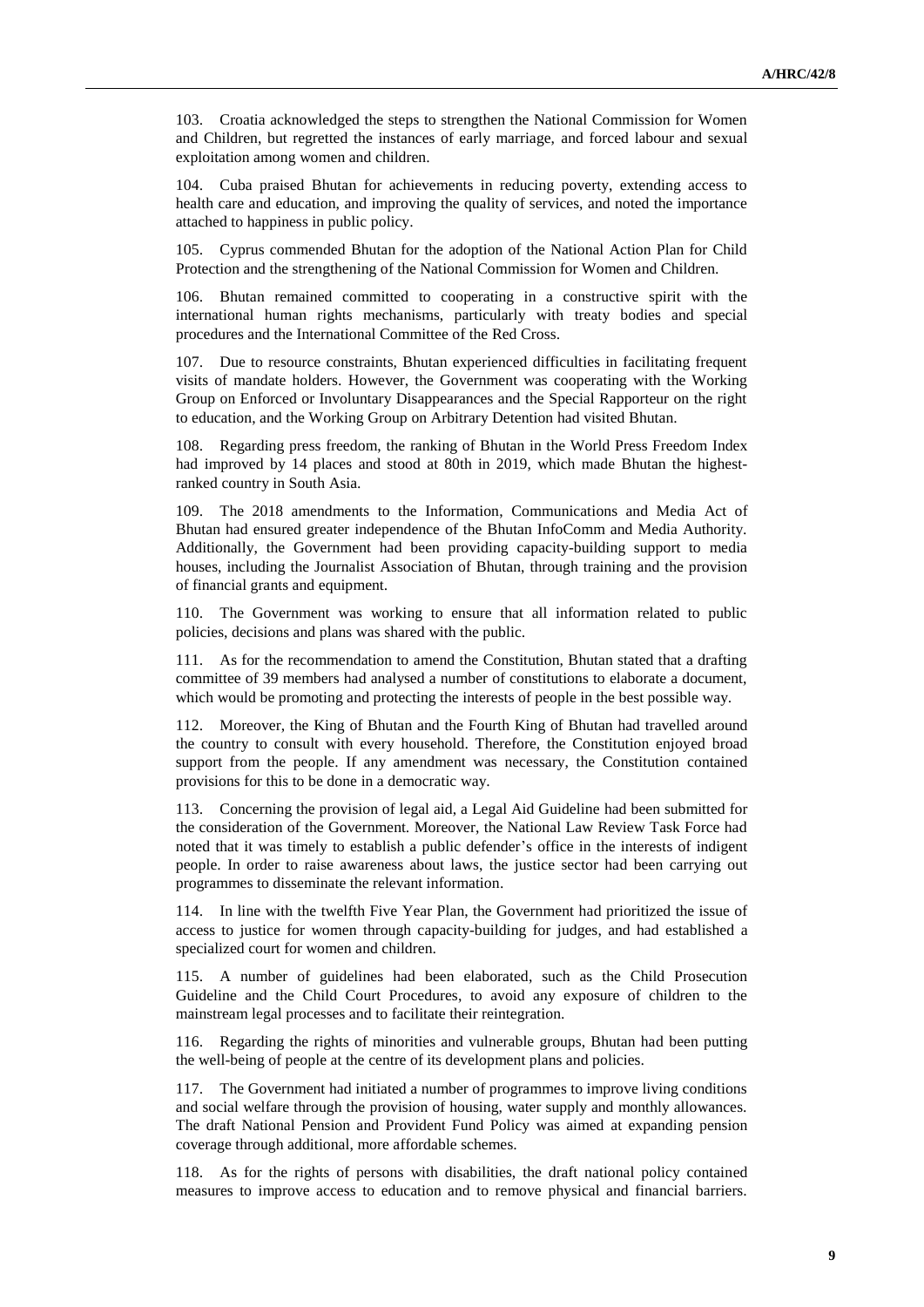Additionally, the Government supported the establishment of civil society organizations such as the Royal Society for Senior Citizens and Ability Bhutan Society.

119. The Democratic People's Republic of Korea welcomed the policies to ensure free education and health care and the progress in poverty reduction and child protection.

120. The Democratic Republic of the Congo commended Bhutan for adopting the implementing regulations on the Child Protection Act, the Child Adoption Act and the Domestic Violence Prevention Act.

121. Denmark stated that by ratifying the Convention against Torture and Other Cruel, Inhuman or Degrading Treatment or Punishment, Bhutan would send a message that torture could not be tolerated.

122. Djibouti appreciated efforts to achieve the Millennium Development Goals, to implement the Five Year Plan and to strengthen the legal and institutional framework.

123. Egypt congratulated Bhutan on its progress in the areas of poverty reduction, free education, the protection of economic and social rights, and the health sector.

124. Equatorial Guinea acknowledged the steps taken by Bhutan to protect the rights of women and children, as well as the right to education.

125. Eritrea welcomed the newly introduced measures in the domains of development, education, and the rights of children and women.

126. Estonia commended Bhutan for combining, as a unique development model, the implementation of the Five Year Plan, the Sustainable Development Goals and the pursuit of gross national happiness.

127. Ethiopia commended Bhutan for reducing income poverty and multidimensional poverty, including through the allocation of a significant portion of the total budget to social sectors.

128. Fiji welcomed the reporting by Bhutan on its initiatives for climate change and disaster management, and encouraged the country to continue to build its resilience.

129. France congratulated Bhutan on its efforts to consolidate the democratic process and improve the human rights situation, and encouraged it to continue.

130. Gabon welcomed the establishment by Bhutan of an independent national human rights commission, and its efforts to protect women and children, to promote gender equality and to combat trafficking in persons.

131. Georgia welcomed the legislative changes to better protect human rights in various fields, and the ratification of the United Nations Convention against Corruption.

132. Germany welcomed the commitment of Bhutan to democracy, the parliamentary elections in 2018, and its progress in preventing violence against women and children.

133. Ghana commended Bhutan for its Five Year Plan which enabled it to implement the 2030 Agenda for Sustainable Development, and particularly for the progress in the areas of quality education, combating domestic violence, and poverty alleviation.

134. Honduras congratulated Bhutan on the progress it had made, especially in terms of the promotion of human rights through policies and legislation implemented at the local level.

135. Hungary valued the greater emphasis on women's and children's issues in the Five Year Plan, and commended Bhutan for reforms in health and education.

136. Iceland welcomed the national plan of action to promote gender equality and plans for environmental conservation.

137. India commended Bhutan for its gross national happiness concept, the holding of the 2018 elections, and the steps taken to mainstream gender, inequality, poverty and environmental issues in all policies.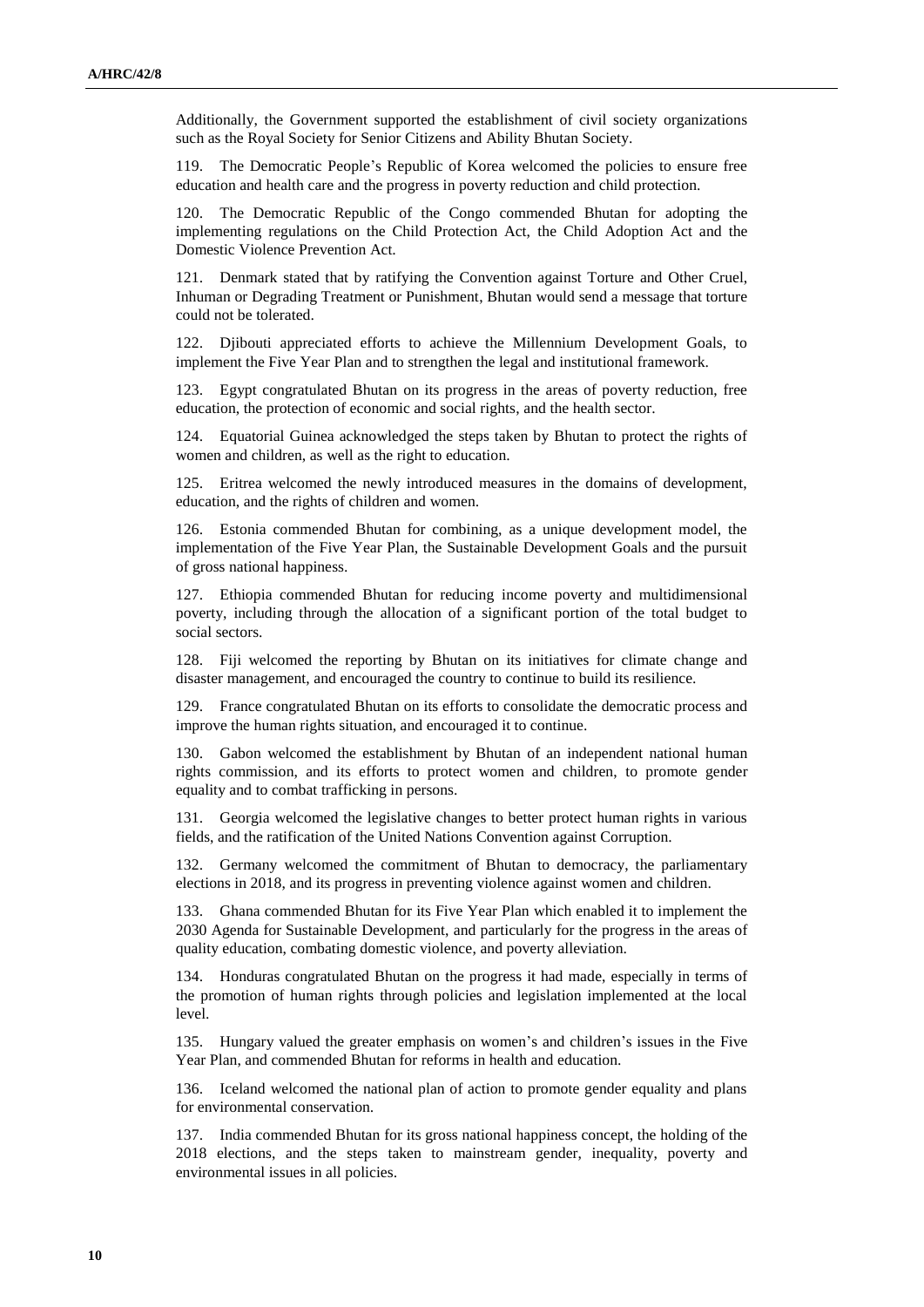138. Indonesia applauded the efforts of Bhutan to reduce inequalities in rural areas, and to conduct training for law enforcement agents and legal awareness programmes for local leaders.

139. The Islamic Republic of Iran praised Bhutan for the steps to implement the Five Year Plans, and to adopt and amend the act on narcotic drugs.

140. Iraq welcomed the holding of elections, the launch of the Five Year Plan and all plans promoting the rights of women and children.

141. Ireland acknowledged the adoption of the Five Year Plan and expressed concern about the vulnerability of lesbian, gay, bisexual, transgender and intersex persons to discrimination and harassment.

142. Israel commended Bhutan for the smooth holding of the 2018 elections, and the efforts to achieve gender equality and to draft the National Policy for Persons with Disabilities.

143. Italy welcomed the efforts to strengthen the National Commission for Women and Children, and to promote access to quality health and education, particularly in rural areas.

144. Japan appreciated the emphasis on narrowing the gap between urban and rural areas in education and employment through the task force on employment creation.

145. Jordan praised Bhutan for numerous programmes, particularly to enhance the right to health, and for legislative amendments to strengthen human rights.

Kazakhstan welcomed the anti-corruption policy, and the steps to preserve the environment, to enhance access to education and health care and to strengthen the judiciary.

147. Kuwait praised Bhutan for the efforts to protect human rights, including the legislative measures and strategies to reduce poverty.

148. Kyrgyzstan commended Bhutan for the steps to reduce poverty and to develop national policies to eliminate illiteracy and address the gender gap.

149. Regarding accession to core human rights treaties, Bhutan remained mindful of its resource and capacity constraints and the need to build the necessary legal and political institutions. Therefore, accession would be considered, based on national needs and priorities, following a thorough consultation process.

150. Nevertheless, the Government had put in place the rules of procedure on treatymaking as a basis for accession to and/or ratification of international instruments. Bhutan had confirmed its commitment to gradually joining the remaining human rights treaties. In this regard, Bhutan noted that the national interest analysis concerning ratification of the Convention on the Rights of Persons with Disabilities had been submitted to the Government.

151. As for the matter of citizenship, there were clear procedures laid down for the acquisition of citizenship, irrespective of ethnicity, gender or religion. More than 10,000 applicants had been granted citizenship since the enactment of the Constitution in 2008.

152. Regarding freedom of religion, Bhutan stated that change of faith should come through internal evolution rather than through external inducement. All religious groups were free to practice without any requirement to register with the Commission for Religious Organizations.

153. In collaboration with, and with the support of, the United Nations Office on Drugs and Crime, Bhutan had been training officials, including its law enforcement agencies, to deal with the issue of trafficking in persons. A draft standard operating procedure on that matter was ready, and would be submitted to the Government.

154. Regarding the rights of lesbian, gay, bisexual, transgender and intersex persons, Bhutan stated that no instance of prosecution had been registered. The lesbian, gay, bisexual, transgender and intersex community was freely represented through Rainbow Bhutan. The Government had been providing support to lesbian, gay, bisexual, transgender and intersex persons living with HIV/AIDS, without any discrimination.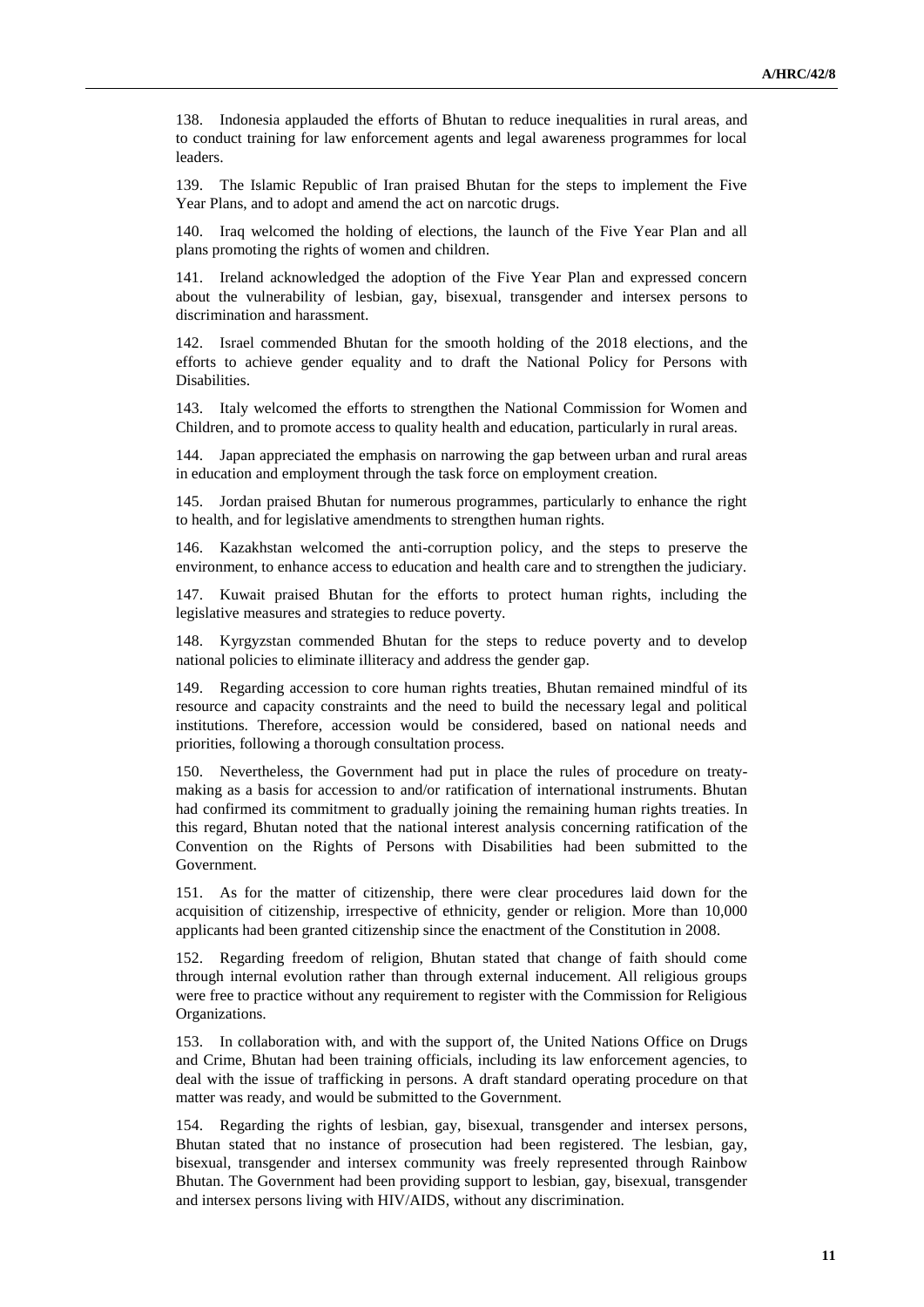155. The head of the delegation reaffirmed the unwavering commitment of Bhutan to human rights. Although the Government had been working actively to put in place laws and policies in conformity with international human rights standards, Bhutan was facing serious challenges such as a lack of financial, human and technical capacity. He emphasized that the country had not yet met one remaining criterion for graduation from the least developed countries category, which was compounded by the growing impact of climate change and natural hazards. Therefore, Bhutan would still need the support of the international community to address those challenges.

156. The head of the delegation concluded by thanking Member States for their active engagement and valuable recommendations.

## **II. Conclusions and/or recommendations**

157. **The recommendations formulated during the interactive dialogue/listed below have been examined by Bhutan and enjoy the support of Bhutan:**

157.1 **Take appropriate steps towards ratifying the Convention on the Rights of Persons with Disabilities (Thailand); Continue progress towards ratification of the Convention on the Rights of Persons with Disabilities (Australia); Accelerate efforts to accede to the Convention on the Rights of Persons with Disabilities (Bahrain);**

157.2 **Strengthen the legal status and visibility of the Convention on the Elimination of All Forms of Discrimination against Women by establishing a clear timetable for the harmonization of laws (Honduras);**

157.3 **Continue working with the mechanisms of the Human Rights Council (Kuwait);**

157.4 **Keep on mobilizing resources and seek necessary international assistance to enhance its capacity to promote and protect human rights (Nigeria);**

157.5 **Strengthen international cooperation in the field of human rights (Malaysia);**

157.6 **Continue to enhance capacity-building through partnership with United Nations agencies, including OHCHR and other development partners, with a view to fulfilling the country's international human rights obligations (Ghana);**

157.7 **Step up cooperation with international organizations to build the capacities of national institutions and comply with the requirements of international treaties (Iraq);**

157.8 **Seek the support of the international community in Bhutan's human rights programmes (Kuwait);**

157.9 **Take further steps to improve national legislation regarding the respect of citizens' rights and freedoms (Russian Federation);**

157.10 **Strengthen the National Committee for the Welfare of Women and Children, so that it provides programmes and activities that have a gender perspective and are adapted to children (Plurinational State of Bolivia);**

157.11 **Uphold further all human rights for citizens of the country as guaranteed by the Constitution of Bhutan (Tajikistan);**

157.12 **Consolidate human rights policies within the framework of a comprehensive national strategy (Ukraine);**

157.13 **Despite the challenges, consistently take steps to strengthen human rights, including through aligning laws and policies with international human**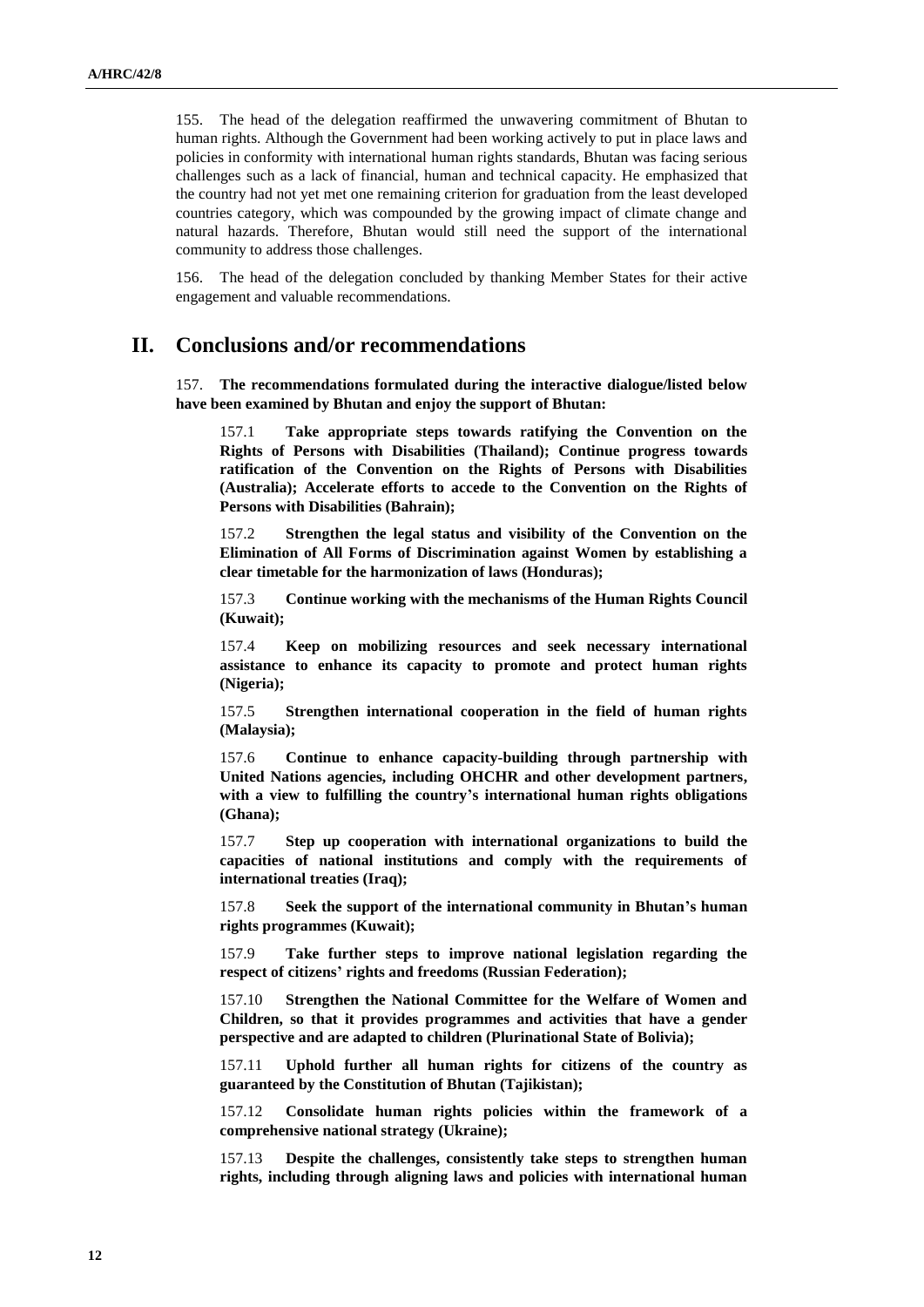**rights instruments and incorporating the best practices of other countries (Tajikistan);**

157.14 **Develop a National Action Plan on Trafficking in Persons, through wide consultation with governmental and non-governmental stakeholders (Seychelles);**

157.15 **Adopt a National Action Plan together with the National Strategy to Combat Trafficking in Persons (Armenia);**

157.16 **Further provide human rights education and training for law enforcement agencies, students and other stakeholders, taking into account the World Programme for Human Rights Education (Thailand);**

157.17 **Continue training for law enforcement on trafficking in persons (Jordan);**

157.18 **Further promote genuine participation of civil society organizations, including in the area of awareness-raising, advocacy and monitoring, in the field of human rights (Austria);**

157.19 **Take concrete measures in order to tackle stigma and discrimination against persons affected by leprosy and their family members (Portugal);**

157.20 **Continue to work with all relevant stakeholders and the international community to support these efforts to combat inequality through technical cooperation and the sharing of best practices in combating inequality (Singapore);**

157.21 **Continue to implement interventions to reduce income disparity and inequalities (Maldives);**

157.22 **Step up efforts to fully implement the laws and regulations that apply to equality between men and women (Côte d'Ivoire);**

157.23 **Elaborate targeted interventions alongside the existing good practices to reduce the widening income disparity and other forms of inequalities (Hungary);**

157.24 **Take steps to ensure non-discrimination of members of the LGBT community (Israel);**

157.25 **Further promote sustainable economic and social development to provide a solid basis for people to better enjoy all human rights (China);**

157.26 **Continue efforts in reducing inequality and promoting inclusive development (Myanmar);**

157.27 **Further strengthen efforts to narrow the gap between urban and rural areas (Japan);**

157.28 **Continue work for the protection of the environment and the biological corridors (Oman);**

157.29 **Continue to implement policies and measures to strengthen its environmental conservation efforts (Pakistan);**

157.30 **Continue undertaking inclusive consultations on disaster management and contingency planning to ensure that the needs of women, children, the elderly, people with disabilities and other vulnerable groups are duly considered (Philippines);**

157.31 **Expand the actions of preparation for natural disasters, emergency situations and adaptation to climate change, with an emphasis on the protection of children, women, and people with disabilities (Cuba);**

157.32 **Intensify efforts for the promotion and protection of the rights of the child, eradicating corporal punishment both at school and at home (Chile);**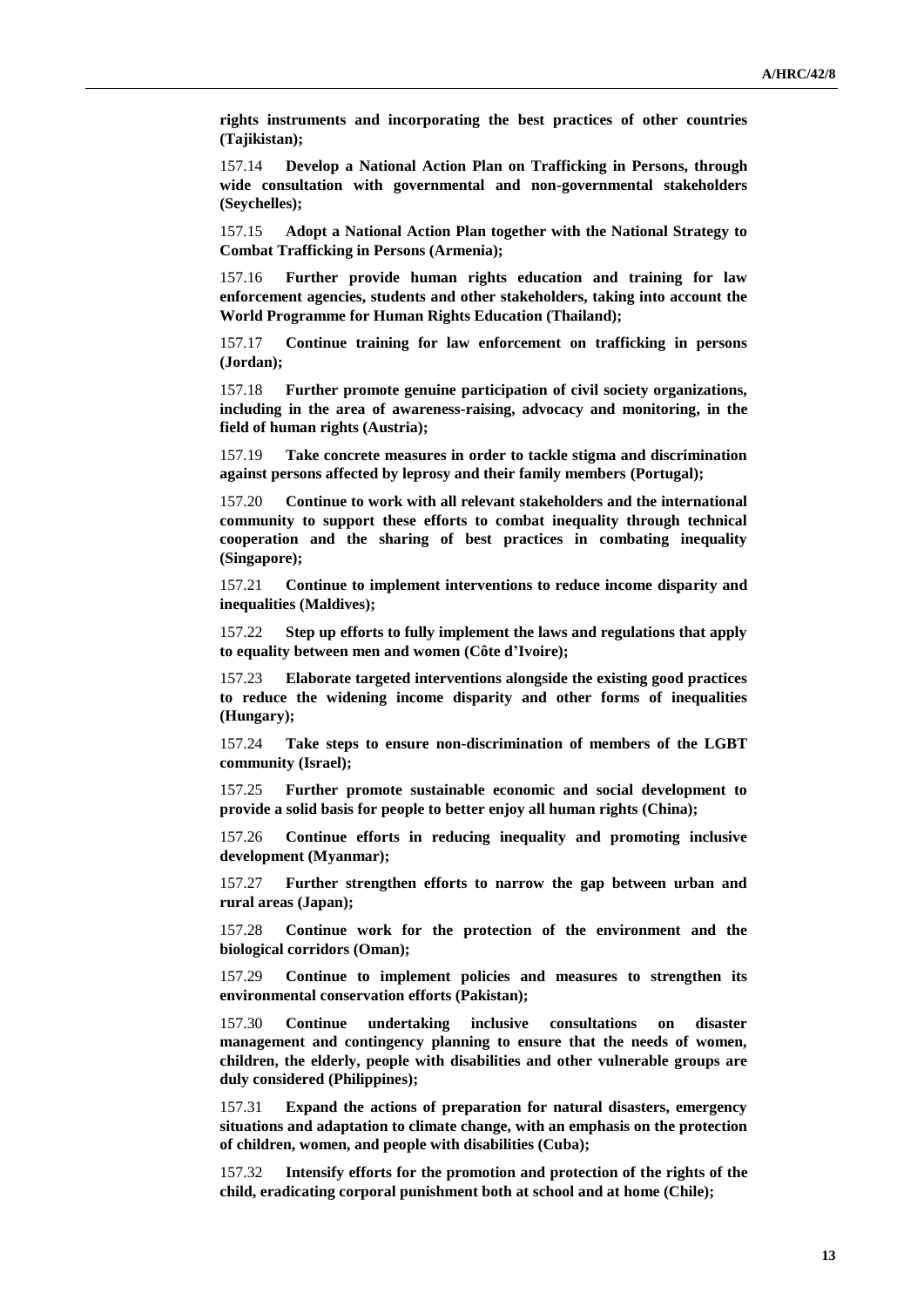157.33 **Take appropriate measures to ensure that the rights of the child are respected, including by prohibiting all forms of corporal punishment (Italy);**

157.34 **Further intensify efforts to address root causes of trafficking in persons, especially women and children (Philippines);**

157.35 **Step up efforts in conducting capacity-building activities for duty bearers in the areas of combating trafficking in persons and violence against women and children (Philippines);**

157.36 **Explicitly define and criminalize the sale of children and develop other mechanisms to address child trafficking (Portugal);**

157.37 **Intensify efforts aimed at bilateral, regional and international cooperation to prevent trafficking in persons (Qatar);**

157.38 **Tighten the normative framework that prohibits human trafficking and sexual exploitation, but also the awareness and sensitization of the population in this regard (Spain);**

157.39 **Intensify efforts to prevent trafficking, through bilateral, regional and international cooperation (Timor-Leste);**

157.40 **Strengthen legislation and public policies to eradicate trafficking in persons, in particular of girls and boys (Mexico);**

157.41 **Redouble efforts to address the root causes of trafficking in women and girls, and ensure rehabilitation and social reintegration of victims (Côte d'Ivoire);**

157.42 **Continue its efforts aimed at preventing and combating trafficking in persons (Democratic Republic of the Congo);**

157.43 **Continue to combat trafficking in women and children by ensuring the rehabilitation and social reintegration of victims (Gabon);**

157.44 **Continue the efforts to prevent and combat trafficking in persons (Georgia);**

157.45 **Continue its engagement to ensure the rehabilitation and social integration of victims of trafficking, including by providing them with access to shelters, and legal and medical assistance (Hungary);**

157.46 **Intensify efforts to protect and promote freedom of religion or belief and the rights of persons belonging to religious minorities (Italy);**

157.47 **Prevent the misuse of defamation laws to unduly constrain freedom of expression both online and offline (United States of America);**

157.48 **Do not relent in its poverty alleviation efforts and the fight against corruption (Nigeria);**

157.49 **Continue to be committed to eradicating poverty, particularly in rural areas, and intensifying infrastructure constructions in rural areas and increasing the income of peasants (China);**

157.50 **Continue efforts to provide government services on the Internet (Jordan);**

157.51 **Continue its reforms in health and education to enhance access to quality services for all (Pakistan);**

157.52 **Accelerate efforts towards effective solutions for the provision of basic services in the rural areas such as health, education and potable water (Bahrain);**

157.53 **Continue reform measures in health and education for higher-quality services (Myanmar);**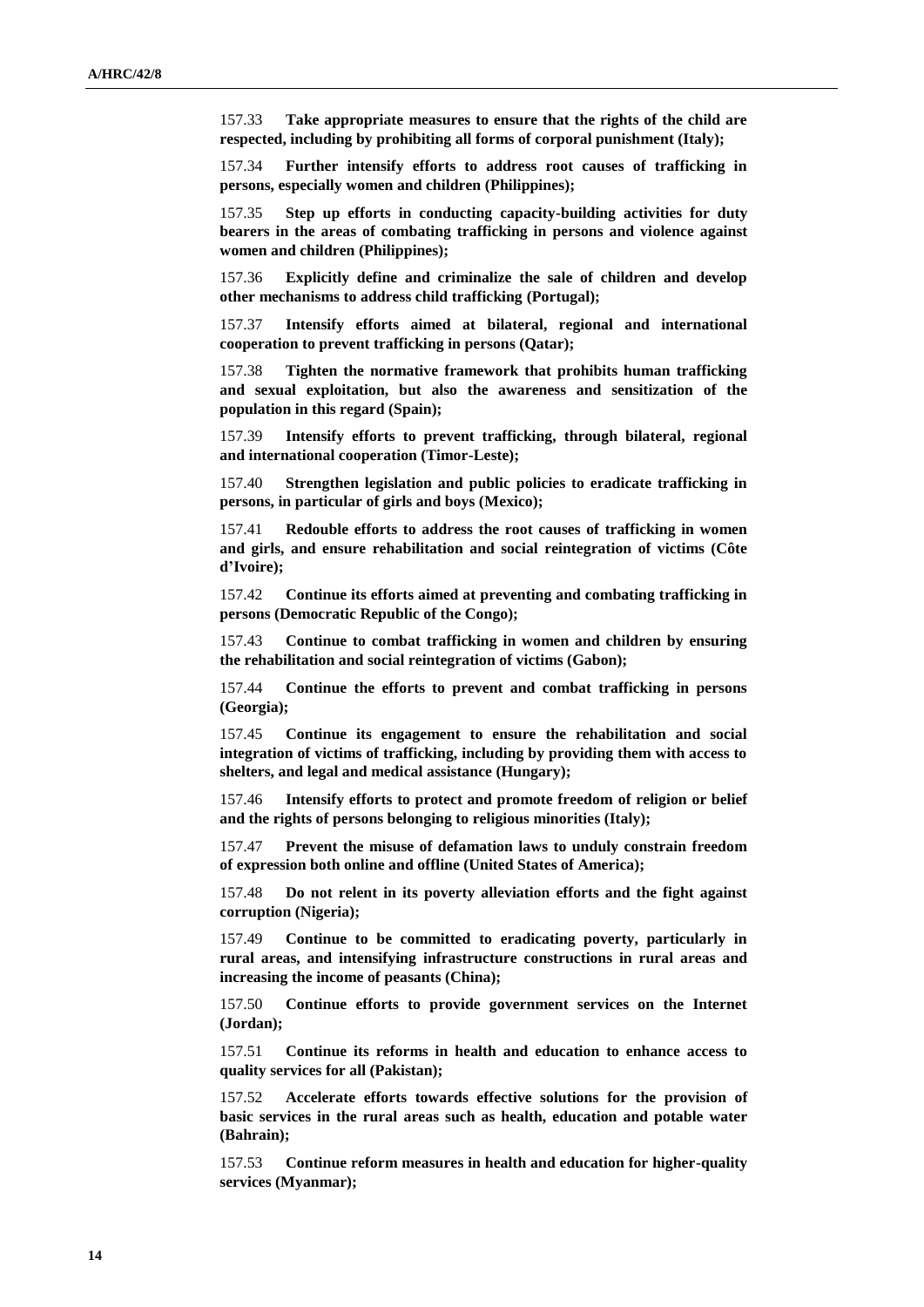157.54 **Continue to promote its social policies in order to increase the quality of life of its people (Bolivarian Republic of Venezuela);**

157.55 **Take further measures to sustain and reinforce progress made in poverty alleviation and inequalities reduction (Viet Nam);**

157.56 **Continue with the implementation of the twelfth Five Year Plan, which includes the eradication of poverty and the reduction of inequality (Plurinational State of Bolivia);**

157.57 **Continue the positive efforts in the reduction of poverty and inequality (Cuba);**

157.58 **Continue to promote economic and social development, with the aim of eradicating poverty and improving the standard of living of the population, especially in rural areas (Djibouti);**

157.59 **Pursue efforts to combat poverty and to improve living conditions, particularly of persons in vulnerable situations, in particular when it comes to providing health care and ensuring education and decent housing for all (Egypt);**

157.60 **Develop a strategy for sustainable development focused on reducing the gap between rural and urban poverty (Ethiopia);**

157.61 **Implement its key objective of poverty eradication and reducing inequality in its Five Year Plans (India);**

157.62 **Further strengthen efforts in the area of poverty reduction and in prevention of youth unemployment (Kazakhstan);**

157.63 **Strengthen the efforts to address the social and cultural challenges of vulnerable groups, mainly women farmers (Ethiopia);**

157.64 **Move towards full implementation of the Gender Equality Policy, including through the use of smart agricultural methods and technologies, to improve the situation of women farmers (Israel);**

157.65 **Strengthen its efforts in providing access to adequate sanitation facilities in rural areas and access to an adequate standard of living for economically disadvantaged families (State of Palestine);**

157.66 **Continue strengthening free access to health-care services for all people of Bhutan (Nicaragua);**

157.67 **Further strengthen the public health-care system in Bhutan, including by enhancing physical infrastructure and the allocation of resources to health-care facilities benefiting rural communities (Sri Lanka);**

157.68 **Continue allocating resources for the health-care sector to improve health-care services (Malaysia);**

157.69 **Continue to consolidate their successful health programmes through universal, free and quality medical care (Bolivarian Republic of Venezuela);**

157.70 **Pursue actions and initiatives with a view to the promotion of basic health services and access to education for all (Benin);**

157.71 **Continue to raise public awareness on health services for vulnerable groups, particularly those who are living in rural areas (Cambodia);**

157.72 **Enhance children's enrolment in schools (Jordan);**

157.73 **Increase school attendance of boys, girls and adolescents, including those with a disability, and reduce the illiteracy rate of girls and women (Mexico);**

157.74 **Fully implement the national e-Health strategy and action plan and share good experiences in this regard (Democratic People's Republic of Korea);**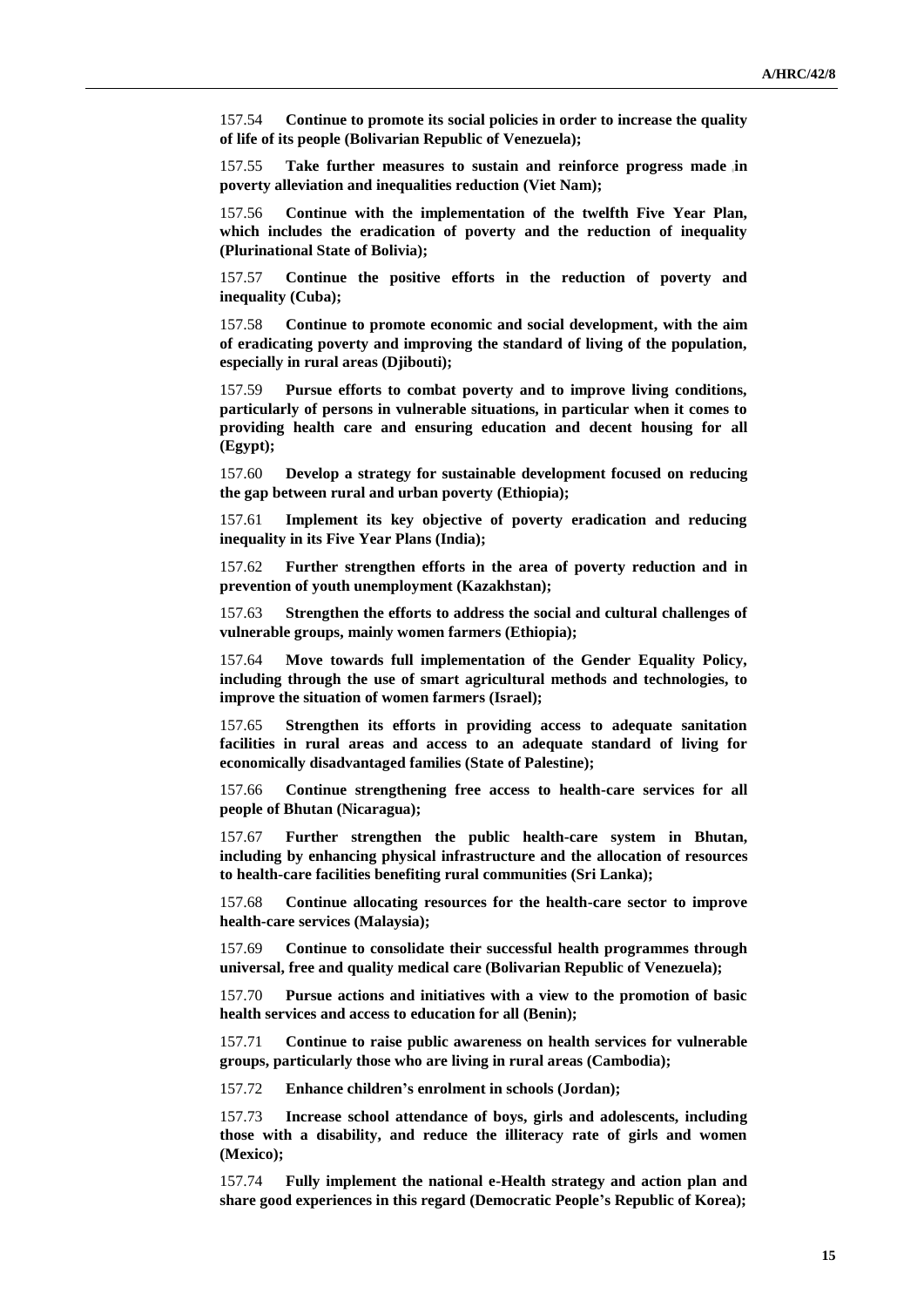157.75 **Continue its efforts to improve the state of health of the population, particularly for women and children (Islamic Republic of Iran);**

157.76 **Continue to improve the quality and access to education for all children, especially children from rural communities (Lao People's Democratic Republic);**

157.77 **Keep up efforts to provide quality education to boys and girls through its government education programme, in order to ensure their proper development (Nicaragua);**

157.78 **Increase efforts to promote access to education by expanding access to primary school and general education (Oman);**

157.79 **Continue efforts to bridge the gender gap in higher education (Oman);**

157.80 **Take concrete measures to improve literacy equally amongst boys and girls (Portugal);**

157.81 **Continue efforts to reduce illiteracy in the country and ensure access to education for all segments of society (Saudi Arabia);**

157.82 **Continue further interventions targeting the right to education, including through non-formal education and access to technical and vocational training facilities (Sri Lanka);**

157.83 **Take all appropriate steps to encourage and facilitate women's participation in tertiary education, including in STEM (Sri Lanka);**

157.84 **Continue its efforts to improve the quality of and access to education, and increase efforts to ensure accessibility to education for children with disabilities (State of Palestine);**

157.85 **Strengthen efforts to increase enrolment of female students in tertiary education (Malaysia);**

157.86 **Continue ensuring universal access to free and equitable education to guarantee every child the right to free basic education (Turkmenistan);**

157.87 **Continue efforts to ensure access to quality education and health-care services (Viet Nam);**

157.88 **Strengthen measures to guarantee access of girls and women to all levels of education, including tertiary education (Argentina);**

157.89 **Continue efforts in ensuring free and equitable education for all (Brunei Darussalam);**

157.90 **Strengthen actions for access to and quality of education at all levels, as well as inclusive education for children with disabilities and literacy programmes (Cuba);**

157.91 **Continue to develop strategies to improve the quality of and access to education (Cyprus);**

157.92 **Take further measures to encourage higher attendance and retention of girls in schools (Democratic People's Republic of Korea);**

157.93 **Continue implementation of reforms for improving quality of education (India);**

157.94 **Strengthen its efforts to promote access to education for all (Islamic Republic of Iran);**

157.95 **Strengthen the Government's efforts to improve the quality of and access to education, particularly for children from rural communities (Kyrgyzstan);**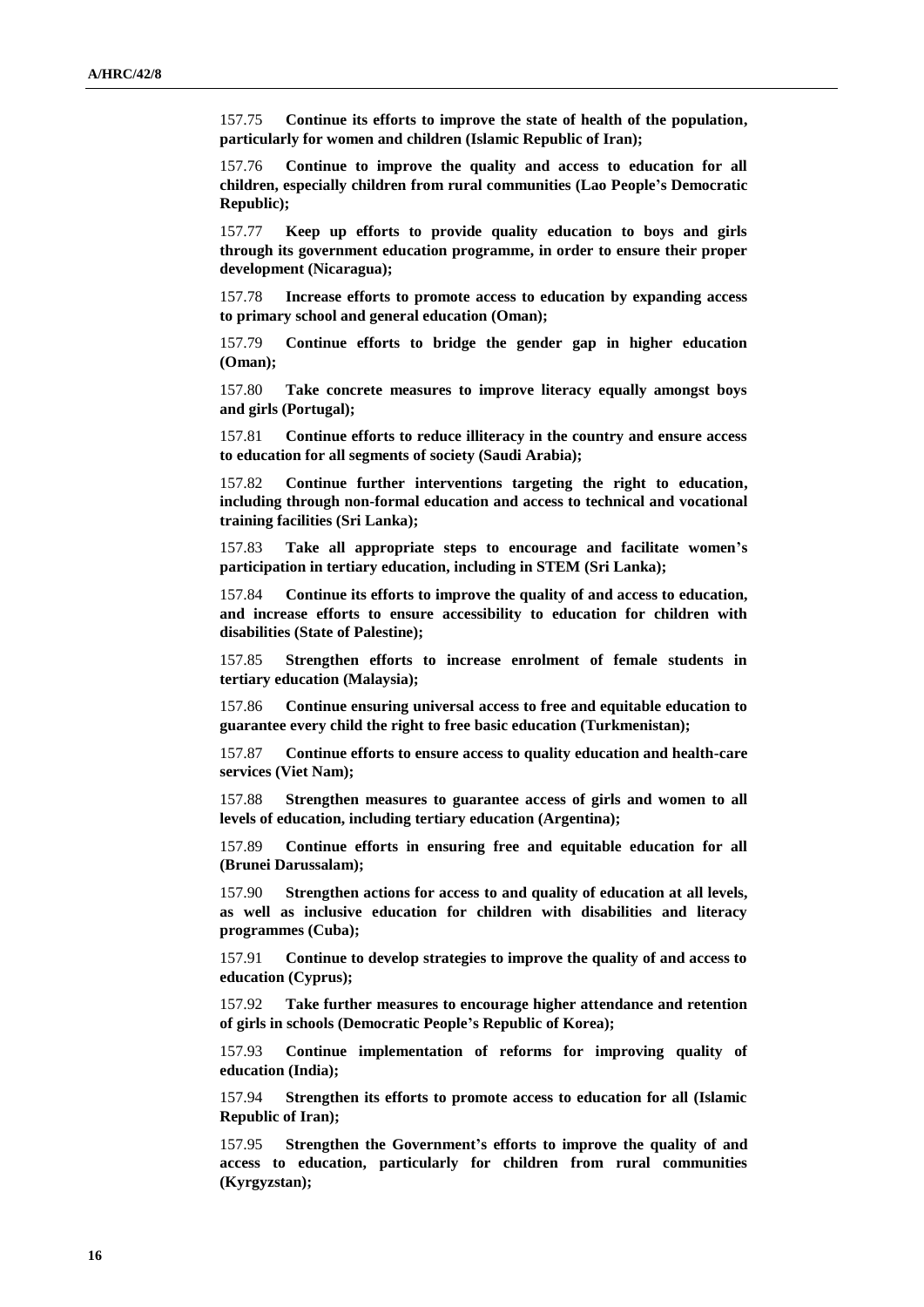157.96 **Take the requisite steps to address the existing gaps that affect particularly women's rights (Sierra Leone);**

157.97 **Increase its efforts to ensure the promotion and protection of women's rights, in particular the right to access to justice (Timor-Leste);**

157.98 **Continue its efforts to ensure that women have access to justice across the country, including establishing well-resourced and accessible specialized courts for women and children (Afghanistan);**

157.99 **Continue its work to support the protection and promotion of the rights of women, children, girls and adolescents (Nicaragua);**

157.100 **Consider organizing capacity-building and professional activities for women so that they can access the formal economy (Peru);**

157.101 **Provide more employment opportunities for women and promote their entry into the formal economy by building their capacity through the provision of vocational and technical training (Qatar);**

157.102 **Continue efforts to increase the representation of women in the labour force and improve literacy and numeracy rates for women (Australia);**

157.103 **Improve the situation of women and girls in Bhutanese society, in particular their social protection, access to basic health services, and decent menstrual hygiene (France);**

157.104 **Enhance the provision of vocational and technical trainings for women to enable their greater participation in the formal economy, including through bilateral and regional cooperation (Indonesia);**

157.105 **Further promote women's empowerment, building upon the significant progress in recent years (Japan);**

157.106 **Continue its efforts to implement the national policies and programmes aimed at further promoting gender equality as well as the rights of women and children (Lao People's Democratic Republic);**

157.107 **Continue its efforts for the promotion of gender equality and empowerment of women and girls (Pakistan);**

157.108 **Revise the 1980 marriage law and increase the age of marriage for women to 18 years of age in line with Sustainable Development Goal 5.3 (Switzerland);**

157.109 **Continue efforts in combating discrimination against women (Tunisia);**

157.110 **Strengthen education programmes to counter the negative effects of discriminatory stereotypes on women, especially in rural areas (Algeria);**

157.111 **Combat discrimination against women and girls (Cambodia);**

157.112 **Continue to promote gender equality and narrow the gender gap through enhancing participation of women and girls in political, economic and social activities (Cambodia);**

157.113 **Take all measures to counter the negative impact of discriminatory stereotypes of women (Iceland);**

157.114 **Intensify efforts to adopt a national policy for gender equality (Iraq);**

157.115 **Prepare a national action plan to prevent all forms of violence against women and allocate sufficient resources for its application (Spain);**

157.116 **Continue efforts to combat violence against women and domestic violence (Tunisia);**

157.117 **Continue efforts in combating violence against women and girls (Brunei Darussalam);**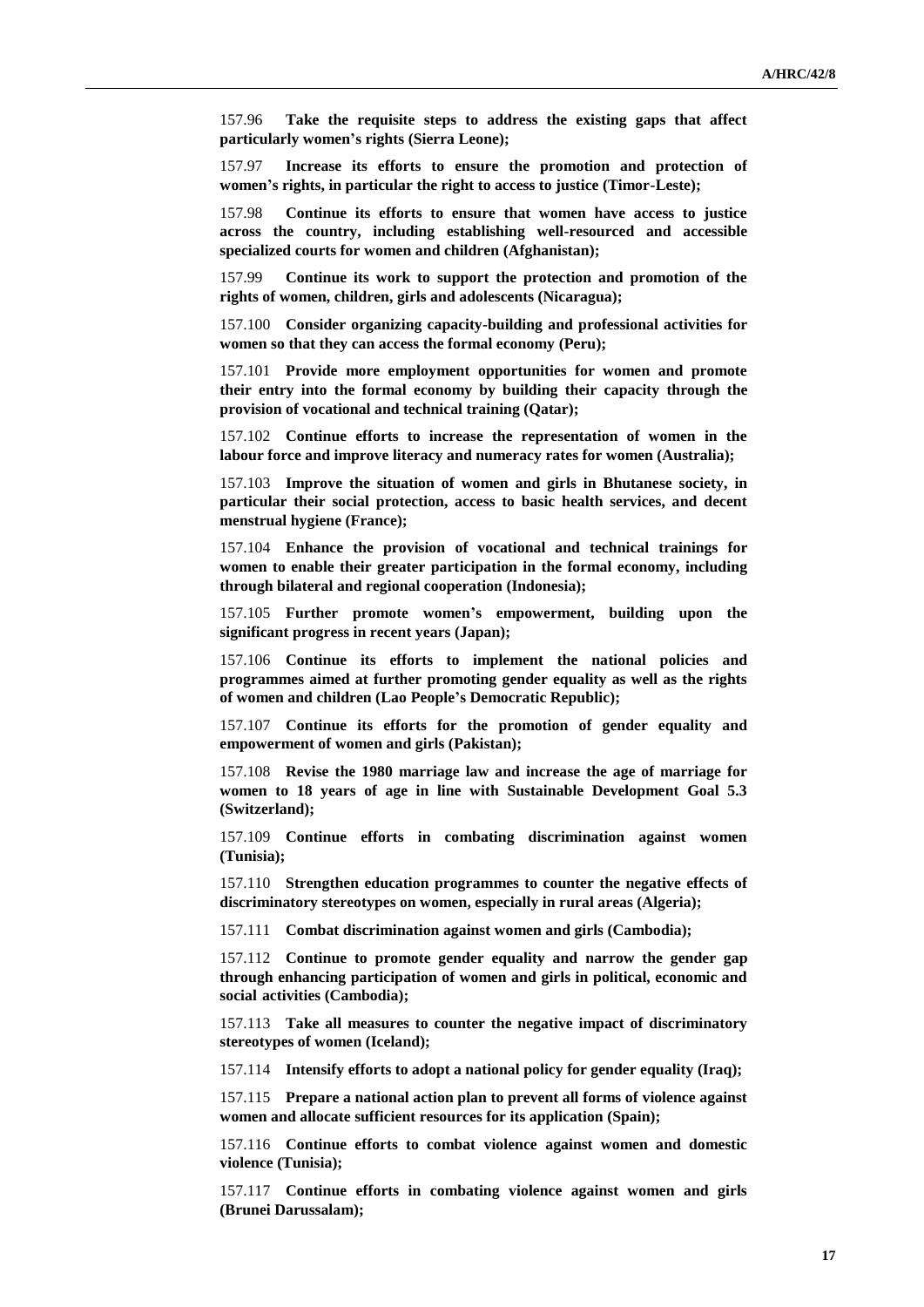157.118 **Address violence against women and girls, including the perception that domestic abuse is normal, by raising awareness of the Domestic Violence Prevention Act and by providing additional services to victims (Canada);**

157.119 **To expedite the formulation of a policy to prevent violence against women and harmful traditional practices as indicated in the national report (Eritrea);**

157.120 **Continue the efforts with regard to the protection of women's rights and strengthening of combating violence against women and children (Georgia);**

157.121 **Continue to adopt measures to combat violence against women and children, including by implementing and closely monitoring the impact of the Domestic Violence Prevention Act (Germany);**

157.122 **Enhance the combat against gender-based violence, taking into account the results of the Violence against Women and Girls Study Report by the United Nations Development Programme (Austria);**

157.123 **Consider taking measures to better protect women and children from domestic violence, in particular to envisage a reform of national legislation with a view to better protecting children and women from domestic violence (Russian Federation);**

157.124 **Continue awareness-raising actions with a view to educating communities on questions of domestic violence (Burkina Faso);**

157.125 **Pursue effective measures to increase women's participation in political and public life (Djibouti);**

157.126 **Improve women's representation in decision-making positions and management positions (Egypt);**

157.127 **Continue its efforts to improve women's participation in political and public life and strengthen their representation in decision-making bodies (Gabon);**

157.128 **Continue ongoing measures for addressing the gender gap in the areas of leadership and decision-making (India);**

157.129 **Consider taking measures to ensure the full and equal participation of women in elected and appointed bodies, including a gender parity system (Kyrgyzstan);**

157.130 **Make every effort to implement the Communication for Development strategy to uphold child rights by families (Turkmenistan);**

157.131 **Eradicate child and early forced marriage by providing incentives to girls and their families to remain in school and by addressing rural poverty (Canada);**

157.132 **Combat early marriage and sexual exploitation of children by raising public awareness (France);**

157.133 **Strengthen the efforts to prevent and combat child, early and forced marriage, including by raising the minimum legal age of marriage for girls (Italy);**

157.134 **Adopt concrete measures aimed at preventing child trafficking, including by addressing root causes for children's vulnerability in this regard (Slovenia);**

157.135 **Step up measures to ensure that children are not exploited in any form, and that the rights of the child are protected and promoted (Maldives);**

157.136 **Strengthen campaigns and programmes on the prevention of child marriage and awareness-raising on its consequences (Argentina);**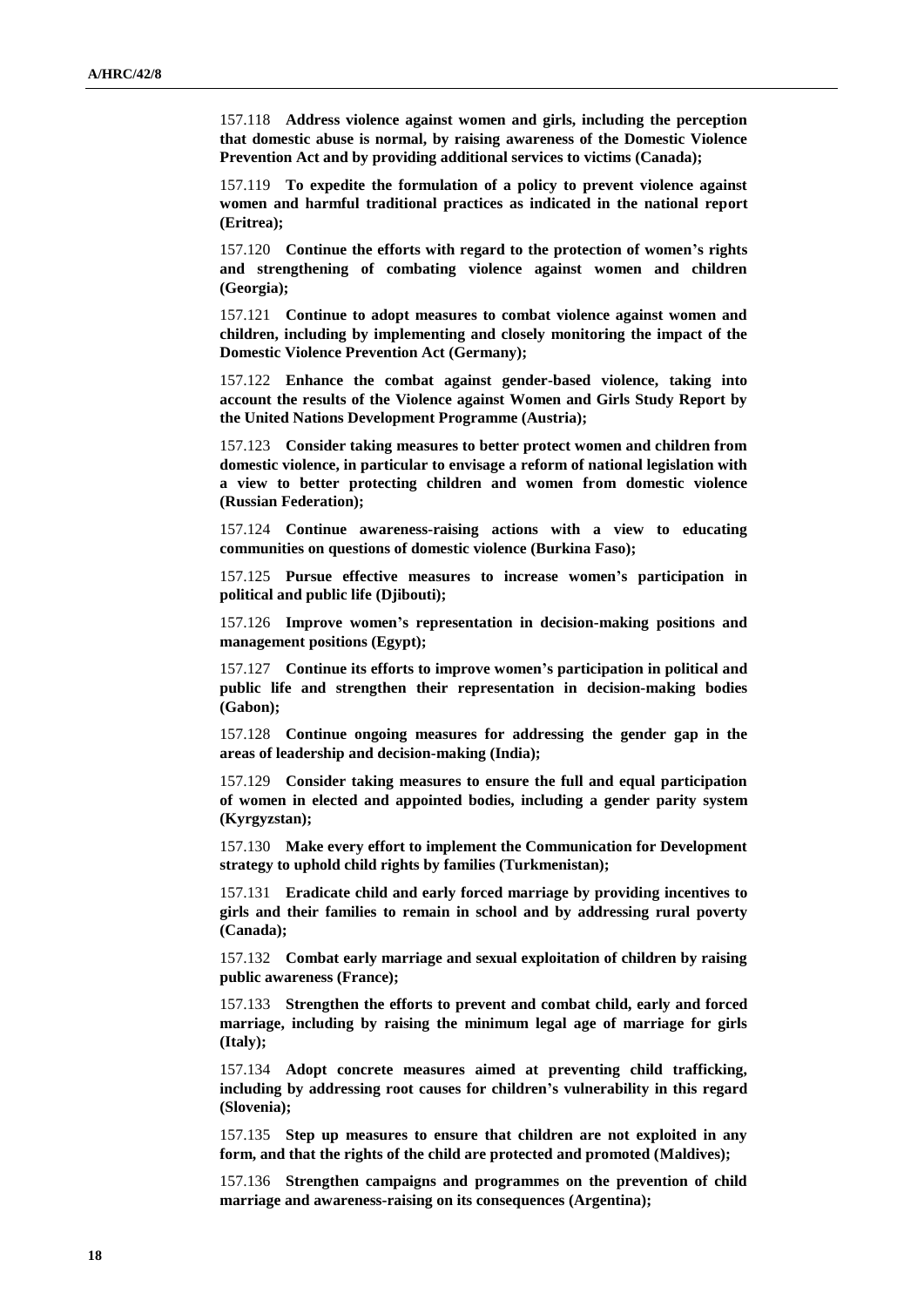157.137 **Take measures to explicitly define and criminalize the sale of children, and the offering, delivering or accepting, by whatever means, of a child for the purpose of sexual exploitation, transfer of organs for profit or engagement in forced labour (Brazil);**

157.138 **Intensify efforts to fight against child marriage, as well as early and forced marriage, particularly in rural areas (Burkina Faso);**

157.139 **Take further steps to fully abolish underage marriage (Eritrea);**

157.140 **Adopt a national policy for social and educational inclusion of children with disabilities (Qatar);**

157.141 **Consider the adoption of the legislative and political framework for disability, aimed primarily at providing adequate educational services to persons with special needs, children with a higher risk of disability, and with mental disorders (Serbia);**

157.142 **Consider adopting a policy framework to promote and protect the rights of persons with disabilities, in order to guarantee their social and educational inclusion (Brazil);**

157.143 **Expedite the development of an action plan for the National Policy for Persons with Disabilities (Israel);**

157.144 **Promulgate desired laws with a view to addressing the needs of the aged (Sierra Leone);**

157.145 **Intensify efforts to improve the living conditions of the elderly and persons with disabilities (Cyprus);**

157.146 **Continue expanding rural access to quality education and enhancing the job prospects of its youth, including through technical and vocational education training as envisaged in the Bhutan Education Blueprint (Singapore);**

157.147 **Spend more efforts and take measures for job creation and address the youth unemployment issue (Turkey);**

157.148 **Continue its efforts to address the issue of youth unemployment, including through the creation of productive and gainful employment (Bangladesh);**

157.149 **Take further measures to decrease the high rate of youth unemployment (Hungary).**

158. **The following recommendations will be examined by Bhutan, which will provide responses in due time, but no later than the forty-second session of the Human Rights Council:**

158.1 **Continue to build a legal framework for the protection of human rights, by ensuring better implementation of the texts signed and ratifying the main international conventions (France);**

158.2 **Intensify the process of ratification of core international human rights instruments (Ukraine);**

158.3 **Take steps towards ratifying the remaining core international human rights treaties, in particular the International Covenant on Civil and Political Rights, the International Covenant on Economic, Social and Cultural Rights and the Convention on the Rights of Persons with Disabilities (Austria);**

158.4 **Consider ratifying core human rights instruments to which it is not yet a party (Côte d'Ivoire);**

158.5 **Encourage accession to the core international human rights treaties (Iraq); Consider acceding to the international human rights treaties to which it is not yet a party (Kyrgyzstan); Consider ratifying other core human rights**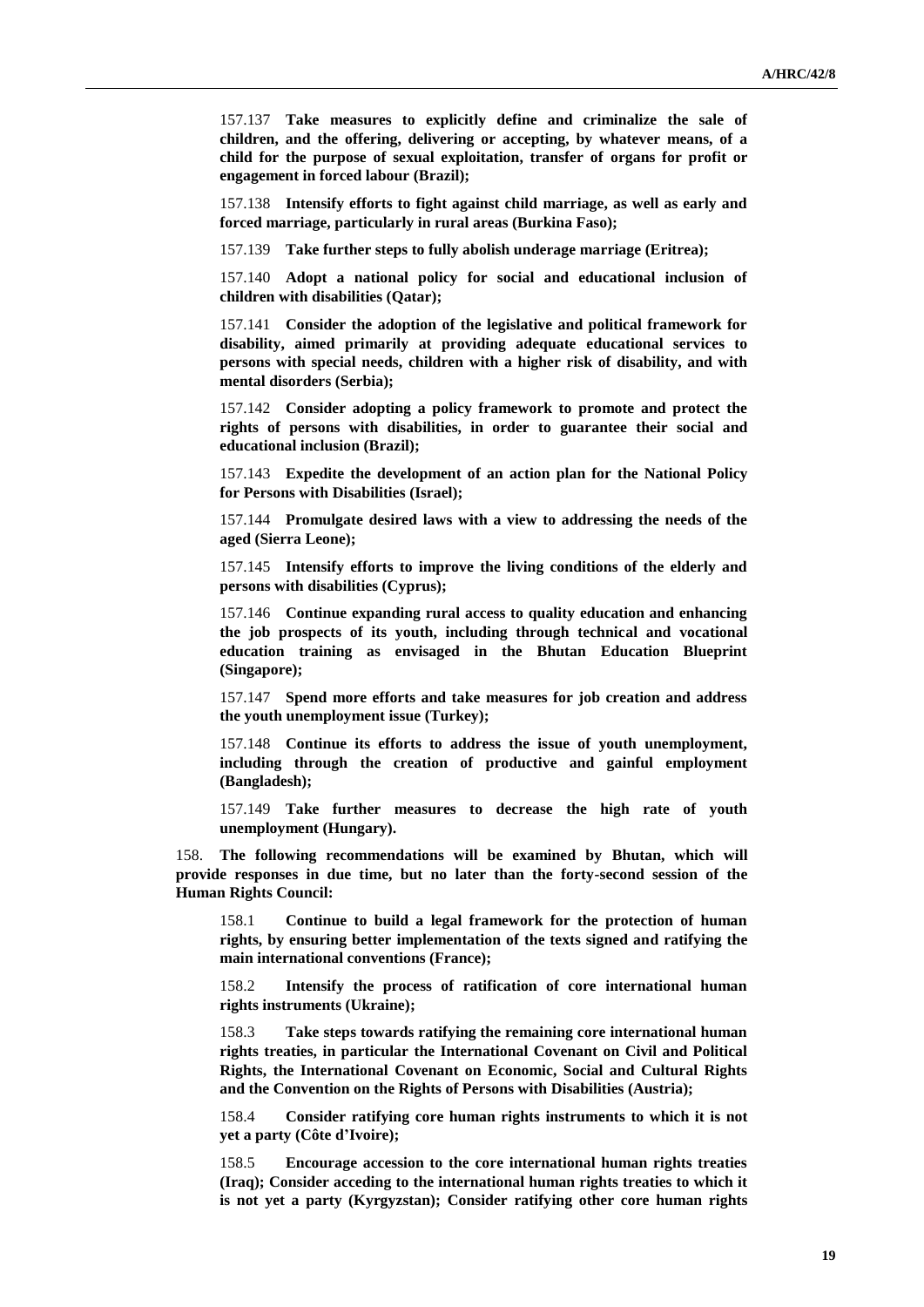**instruments, to which it has not yet become a party, including through collaboration with other States Parties in the region (Indonesia);**

158.6 **Consider ratifying all the core human rights instruments to which it is not yet a party, including the International Covenant on Civil and Political Rights and the International Covenant on Economic, Social and Cultural Rights (Italy);**

158.7 **Consider ratifying the core international human rights instruments, among which the International Covenant on Civil and Political Rights, the International Covenant on Economic, Social and Cultural Rights and the Convention on the Rights of Persons with Disabilities (Kazakhstan);**

158.8 **Ratify relevant international human rights instruments, most notably the International Covenant on Civil and Political Rights and the International Covenant on Economic, Social and Cultural Rights (Estonia); Ratify all the fundamental human rights instruments to which it is not yet a party, including the International Convention on the Protection of the Rights of All Migrant Workers and Members of Their Families, among others (Honduras); Ratify all core international human rights instruments, most notably the International Covenant on Economic, Social and Cultural Rights and the International Covenant on Civil and Political Rights (Ireland);**

158.9 **Ratify the core international human rights treaties, most notably the International Covenant on Civil and Political Rights and the International Covenant on Economic, Social and Cultural Rights and the Convention against Torture and Other Cruel, Inhuman or Degrading Treatment or Punishment (Germany);**

158.10 **Take the necessary steps to consider ratification of the International Covenant on Civil and Political Rights (Mauritius);**

158.11 **Ratify the International Covenant on Civil and Political Rights (Belgium) (Montenegro) (Nepal) (Timor-Leste) (Switzerland) (United Kingdom of Great Britain and Northern Ireland); Accede to the International Covenant on Civil and Political Rights (Mexico);**

158.12 **Ratify the International Covenant on Civil and Political Rights and both its Optional Protocols, as previously recommended (Portugal);**

158.13 **Ratify the Second Optional Protocol to the International Covenant on Civil and Political Rights, aiming at the abolition of the death penalty (Spain); Ratify the Second Optional Protocol to the International Covenant on Civil and Political Rights (Sierra Leone);**

158.14 **Consider ratifying the International Covenant on Economic, Social and Cultural Rights (Uruguay); Take the necessary steps to consider ratification of the International Covenant on Economic, Social and Cultural Rights (Mauritius);**

158.15 **Ratify the International Covenant on Economic, Social and Cultural Rights (Belgium) (Nepal) (Spain) (Switzerland) (Timor-Leste) (United Kingdom of Great Britain and Northern Ireland); Accede to the International Covenant on Economic, Social and Cultural Rights (Mexico);**

158.16 **Ratify the International Covenant on Economic, Social and Cultural Rights and its Optional Protocol, as previously recommended (Portugal);**

158.17 **Consider ratifying the Optional Protocol to the Convention against Torture and Other Cruel, Inhuman or Degrading Treatment or Punishment (Uruguay);**

158.18 **Intensify efforts to ratify the Convention against Torture and Other Cruel, Inhuman or Degrading Treatment or Punishment (Fiji); Step up efforts to ratify the Convention against Torture and Other Cruel, Inhuman or Degrading Treatment or Punishment (Ghana); Intensify efforts to ratify the**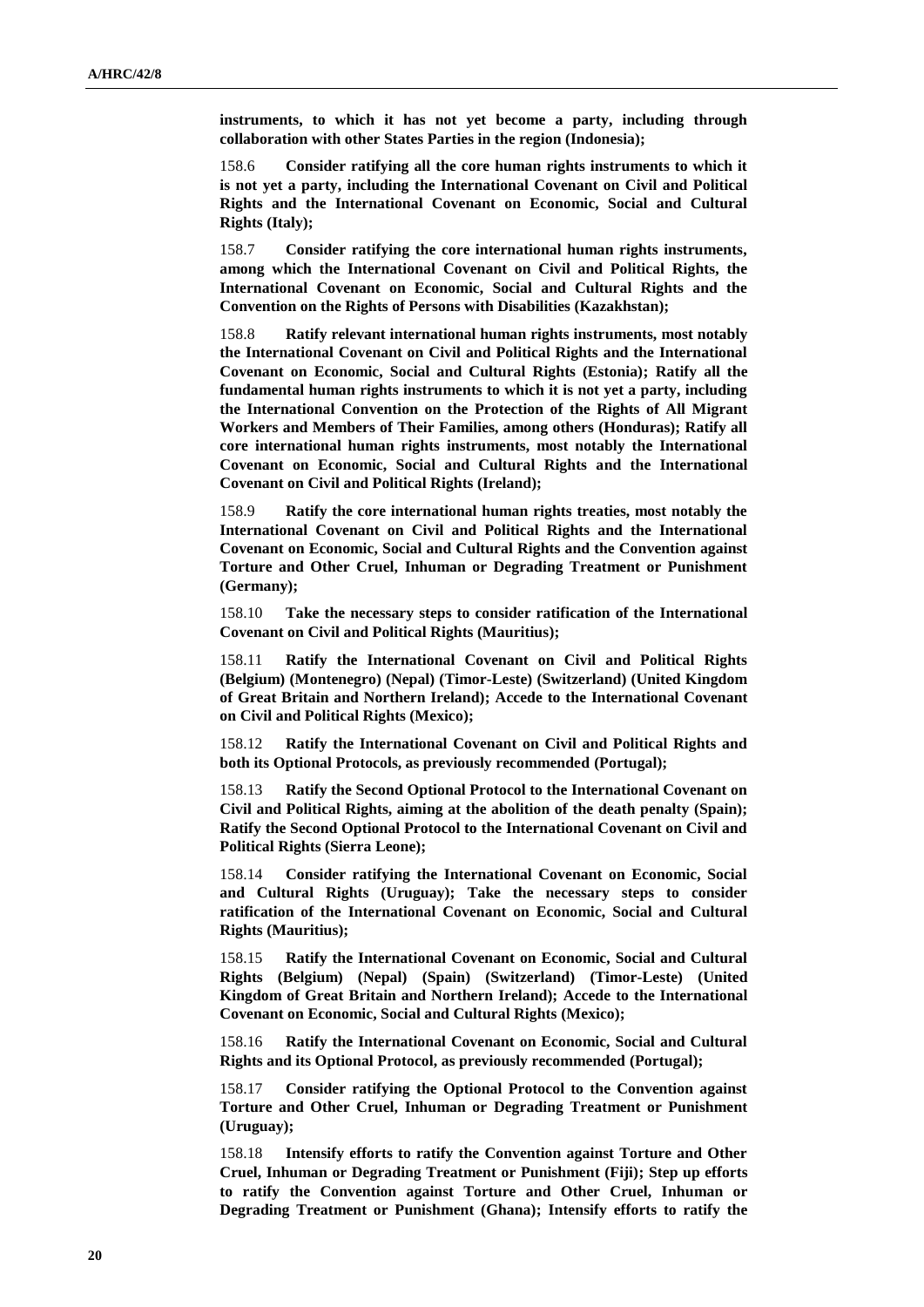**Convention against Torture and Other Cruel, Inhuman or Degrading Treatment or Punishment. Chile emphasizes that the Convention against Torture Initiative can provide cooperation and support to Bhutan if it so wishes to advance in this regard (Chile);**

158.19 **Ratify the Convention against Torture and Other Cruel, Inhuman or Degrading Treatment or Punishment (Belgium) (Denmark) (Montenegro) (Switzerland) (United Kingdom of Great Britain and Northern Ireland);**

158.20 **Ratify the Convention against Torture and Other Cruel, Inhuman or Degrading Treatment or Punishment and its Optional Protocol, as previously recommended (Portugal);**

158.21 **Ratify the International Convention on the Elimination of All Forms of Racial Discrimination (Senegal);**

158.22 **Ratify the Optional Protocol to the Convention on the Elimination of All Forms of Discrimination against Women (Denmark);**

158.23 **Sign and ratify the Optional Protocol to the Convention on the Rights of the Child on a communications procedure (Croatia);**

158.24 **Consider acceding to the International Convention on the Protection of the Rights of All Migrant Workers and Members of Their Families (Philippines);**

158.25 **Ratify the International Convention on the Protection of the Rights of All Migrant Workers and Members of Their Families (Senegal);**

158.26 **Consider ratifying the International Convention for the Protection of All Persons from Enforced Disappearance (Uruguay);**

158.27 **Ratify the International Convention for the Protection of All Persons from Enforced Disappearance (Armenia) (Belgium) (Sierra Leone);**

158.28 **Ratify the Optional Protocol to the Convention on the Rights of Persons with Disabilities (Spain);**

158.29 **Ratify the Convention on the Prevention and Punishment of the Crime of Genocide (Armenia);**

158.30 **Ratify the Rome Statute of the International Criminal Court and fully align legislation with all obligations under the Rome Statute, including incorporating the Rome Statute definition of crimes and general principles, as well as adopting provisions enabling cooperation with the Court (Latvia);**

158.31 **Ratify the Additional Protocols to the Geneva Conventions (Switzerland);**

158.32 **Consider acceding to the ILO Domestic Workers Convention, 2011 (No. 189) (Philippines);**

158.33 **Consider the ratification of the UNESCO Convention against Discrimination in Education (Afghanistan);**

158.34 **Expedite the establishment of an organ with its terms of reference to coordinate all activities related to the full implementation of its ratified human rights treaties (Sierra Leone); Consider establishing an entity with the mandate of coordinating all activities related to the implementation of human rights treaties to which it is a party (Ghana);**

158.35 **Consider the extension of a standing invitation to all special procedure mandate holders of the Human Rights Council (Latvia); Consider issuing a standing invitation to the special procedures mechanism (Seychelles);**

158.36 **Respond constructively to pending requests for country visits by the Human Rights Council special procedures and consider extending a standing**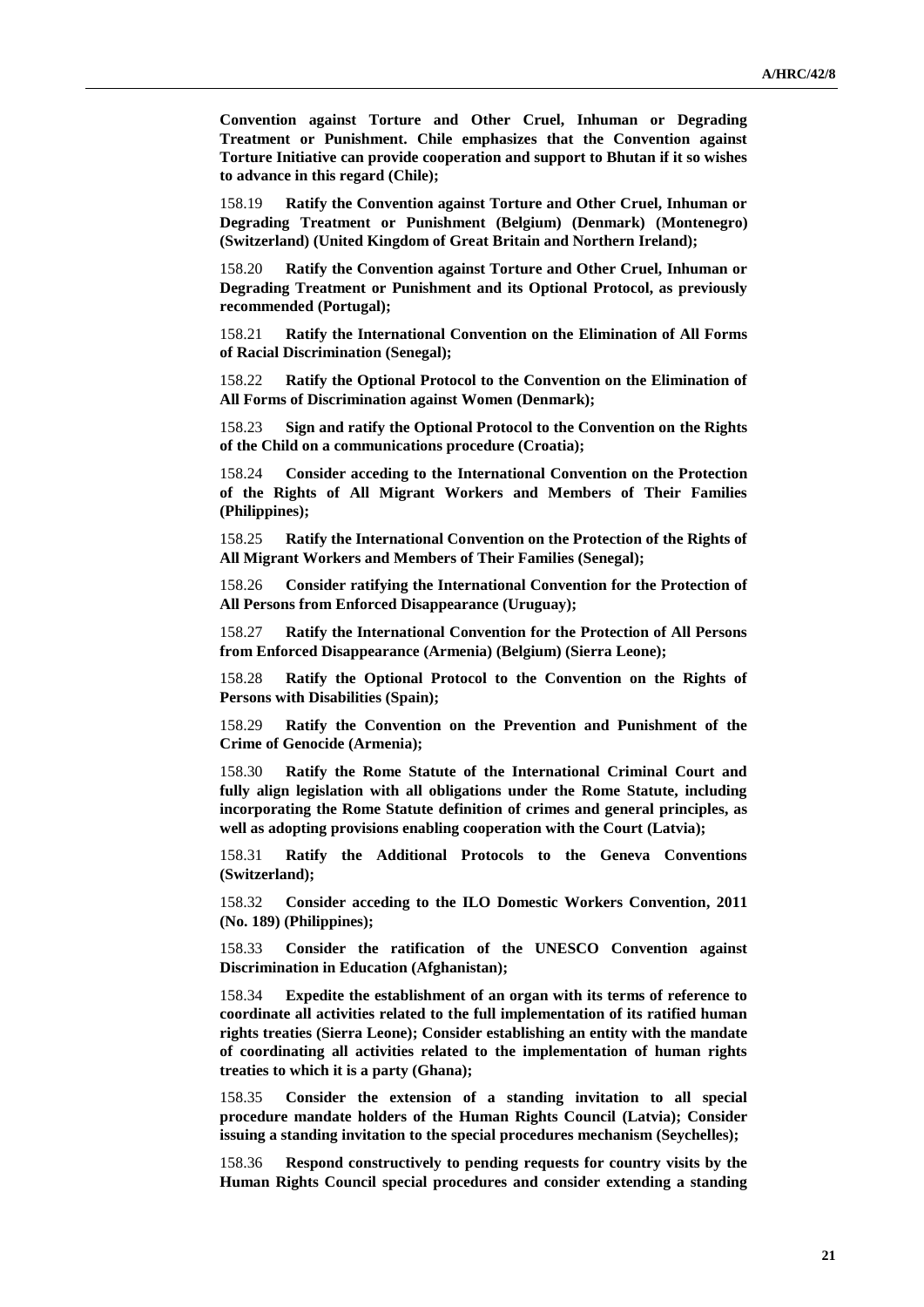**invitation to all of them (Ukraine); Accept visit requests from United Nations special procedure mandate holders (France);**

158.37 **Review the Penal Code, the Child Care and Protection Act, the Child Adoption Act and the Domestic Violence Prevention Act in order to prohibit all forms of corporal punishment in all settings (Mexico);**

158.38 **Decriminalize same-sex sexual conduct between consenting adults (Belgium); Decriminalize same-sex sexual conduct among consenting adults (France);**

158.39 **Revoke the provision on sodomy in sections 213 and 214 of the Penal Code, which criminalizes same-sex conduct (Netherlands); Repeal sections 213 and 214, which prohibit homosexual acts, from its Penal Code (Switzerland); Decriminalize same-sex sexual conduct between consenting adults by amending sections 213 and 214 of the Penal Code (Canada); Revoke section 213 of the Penal Code (Cyprus); Decriminalize consensual same-sex conduct by revoking or amending sections 213 and 214 of the Penal Code (Germany); Decriminalize consensual same-sex acts by either revoking or amending sections 213 and 214 of the Penal Code (Iceland); Decriminalize consensual same-sex conduct by repealing or amending sections 213 and 214 of the Penal Code of Bhutan (Ireland);**

158.40 **Repeal legislation that criminalizes same-sex sexual conduct, and institute the recognition of non-discrimination based on sexual orientation, identity or expression of gender or sexual characteristics (Spain);**

158.41 **Introduce reforms to the Criminal Code to decriminalize consensual same-sex relations as an essential step for the acceptance of sexual diversity in the country (Uruguay);**

158.42 **Amend provisions of the Penal Code that are discriminatory, and that penalize relations between persons of the same sex (Argentina);**

158.43 **Continue to implement legislative reforms to decriminalize consensual same-sex sexual conduct (Australia);**

158.44 **Repeal criminal provisions that sanction consensual sexual relations between adults of the same sex, and combat discrimination against people based on their sexual orientation or gender identity (Chile);**

158.45 **Decriminalize abortion and take measures to ensure that all women have access to legal abortion and high-quality post-abortion services (Iceland);**

158.46 **Consider establishing a national human rights institution in accordance with the Paris Principles (Tunisia); Consider establishing an independent national human rights institution (Nepal);**

158.47 **Take steps to set up a national human rights institution compliant with the Paris Principles (Ukraine);**

158.48 **Establish an independent national human rights institution with a wide-ranging mandate and in line with the Paris Principles (Seychelles);**

158.49 **Establish a national human rights institution in compliance with the Paris Principles (Australia); Establish a national human rights institution in accordance with the Paris Principles (Indonesia);**

158.50 **Continue measures to eradicate discrimination against children of Nepalese ethnic origin, particularly with regard to their access to education and citizenship (Peru);**

158.51 **Amend anti-discrimination laws to include discrimination based on sexual orientation, gender identity and expression and sex characteristics (Iceland);**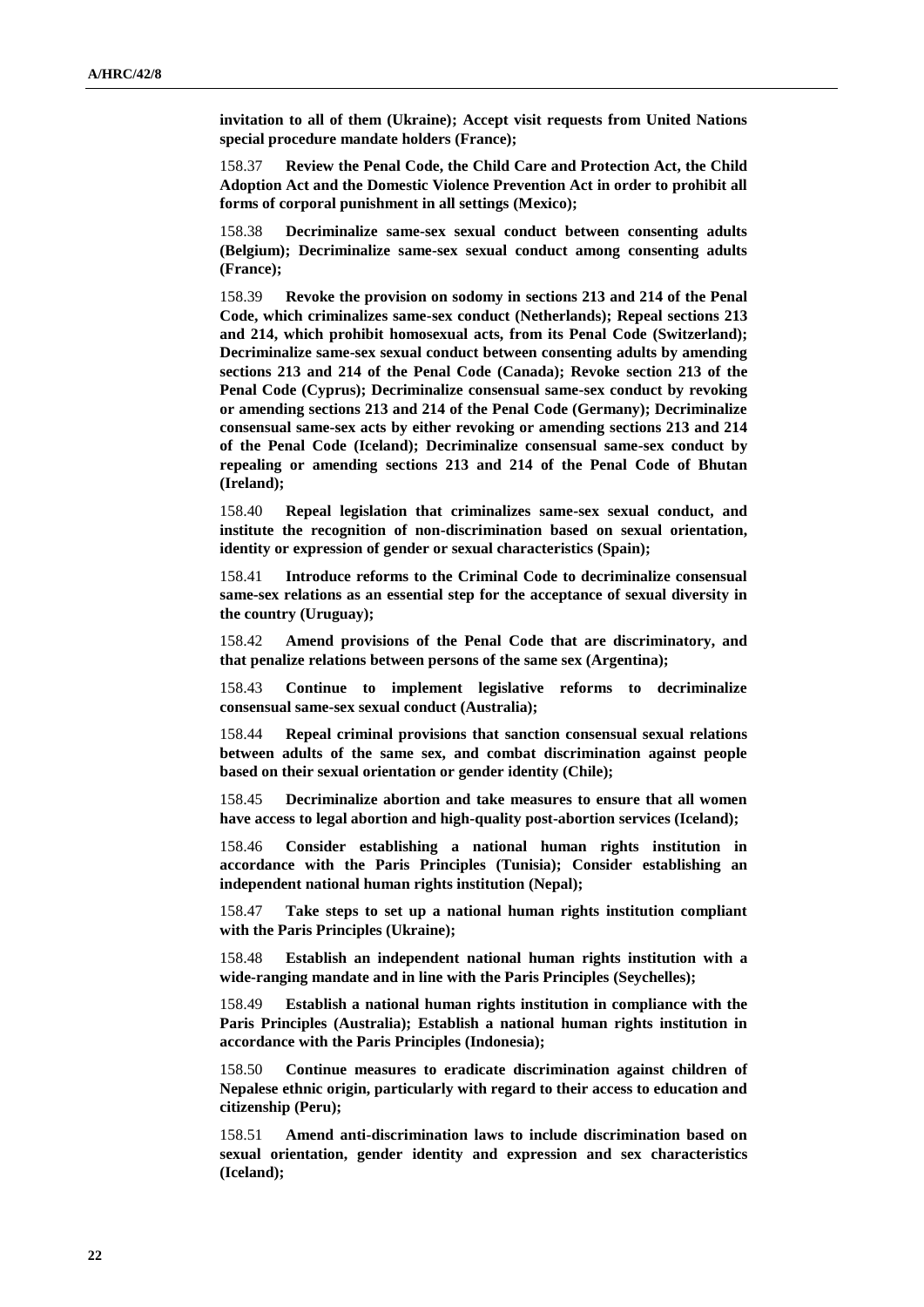158.52 **Enable greater inclusion and participation of women, children, persons with disabilities, and indigenous and other marginalized communities in devising holistic strategies towards managing climate change and its impact on livelihoods (Fiji);**

158.53 **Pursue legislative reform efforts to completely prohibit corporal punishment in all contexts, particularly in the home and at school (Algeria);**

158.54 **Invest more efforts to ensure the unequivocal prohibition of corporal punishment against children in all settings by law, including at home and in schools (Croatia);**

158.55 **Prohibit corporal punishment of children in all settings, including the home and schools, and take all measures to enforce this prohibition in practice (Iceland);** 

158.56 **Enact legislation to explicitly prohibit corporal punishment of all children in all settings (Austria);**

158.57 **Develop a new national action plan for combating trafficking in persons, which includes the ratification of the United Nations Convention against Transnational Organized Crime (United Kingdom of Great Britain and Northern Ireland);**

158.58 **Review the registration system for religious organizations to ensure that registration is not a prerequisite for exercising the right to freedom of religion or belief (Netherlands);**

158.59 **Amend the Law on Religious Organizations to protect the free practice of religion and the ability of religious organizations to obtain legal status (United States of America);**

158.60 **Ensure respect for the rights of individuals belonging to religious communities and ensure their inclusion by facilitating the registration of minority religious groups (Canada);**

158.61 **Ensure freedom of religion and belief and actively combat discrimination against religious minorities (Estonia);**

158.62 **Strengthen measures to combat school dropout, especially of pregnant girls, girls from rural areas and girls belonging to communities discriminated against on grounds of their language, caste, race, religion and any other status (Peru);**

158.63 **Enable women to transmit Bhutanese nationality to their children under the same conditions as men (France);**

158.64 **Take all necessary measures to end the practice of child marriage and define child marriage as an offence in the Criminal Code (Belgium);**

158.65 **Ensure that children of Nepalese origin are aware of their rights under the law, and that these rights are explained in an accessible manner, including in schools and in official documents (United Kingdom of Great Britain and Northern Ireland);**

158.66 **Identify and correct practices that discriminate against children based on their ethnic origin, in particular in their access to education and health services (Austria);**

Take all necessary measures to enable Bhutanese refugees who wish **to return to do so in a safe manner and in conditions respecting their rights (Switzerland);**

158.68 **Resume discussions with the Government of Nepal on the status of individuals in Nepal who assert claims to Bhutanese citizenship or residency (United States of America);**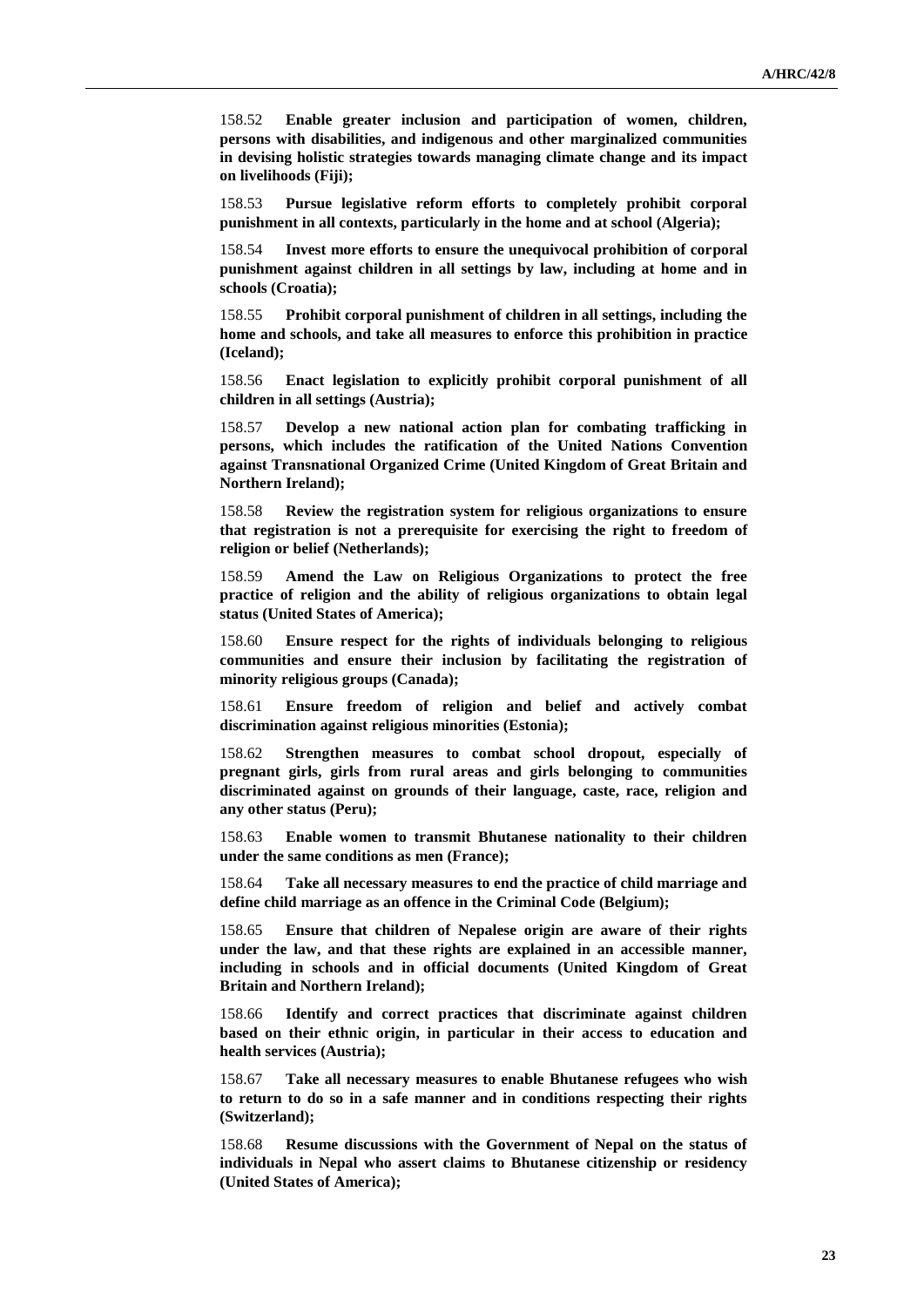158.69 **Take the measures necessary to guarantee effective procedures to determine the nationality of refugee children based on the right to a nationality, in particular Nepalese boys, girls and adolescents (Argentina);**

158.70 **Give favourable consideration to the return of Nepali-Bhutanese refugees from Nepal, particularly those with urgent humanitarian needs (Australia);**

158.71 **Continue efforts, together with Nepal, to find a lasting solution to the situation of refugees formerly resident in Bhutan and currently living in Nepal (Germany).**

159. **All conclusions and/or recommendations contained in the present report reflect the position of the submitting State(s) and/or the State under review. They should not be construed as endorsed by the Working Group as a whole.**